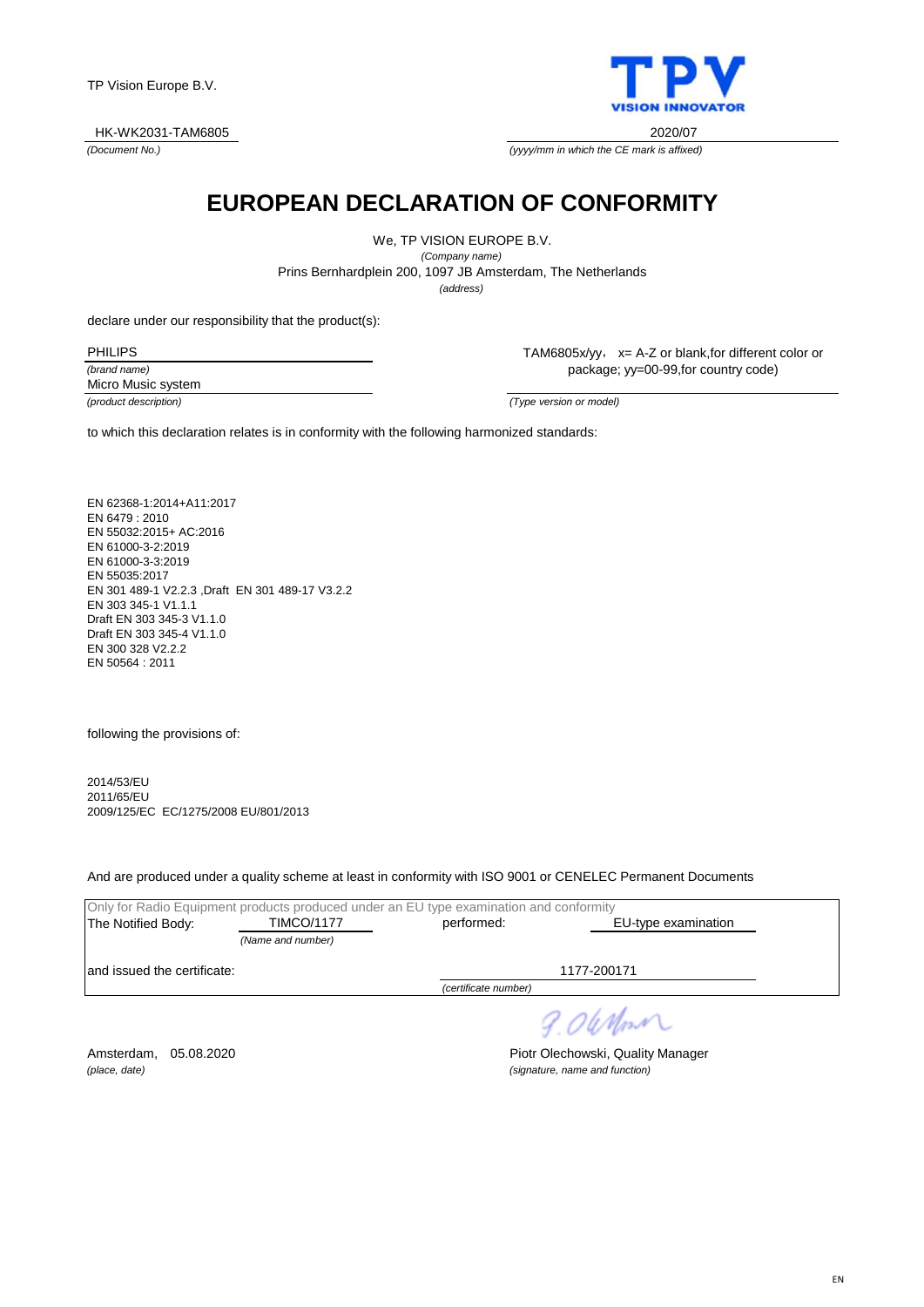TP VISION EUROPE B.V.

HK-WK2031-TAM6805 2020/07

*(Document No. / Numéro du document)*

**EUROPEAN DECLARATION OF CONFORMITY**

We, TP VISION EUROPE B.V. *(Company name / Nom de l'entreprise)* (DECLARATION DE CONFORMITE CE) *(address / adresse)* Prins Bernhardplein 200, 1097 JB Amsterdam, The Netherlands

declare under our responsibility that the product(s):

(déclarons sous notre propre responsabilité que le(s) produit(s))

*(brand name, nom de la marque)* PHILIPS Micro Music system

TAM6805x/yy, x= A-Z or blank,for different color or package; yy=00-99,for country code)

*(product description, description du produit) (Type version or model, référence ou modèle)*

(auquel cette déclaration se rapporte, est conforme aux normes harmonisées suivantes) to which this declaration relates is in conformity with the following harmonized standards:

EN 62368-1:2014+A11:2017 EN 6479 : 2010 EN 55032:2015+ AC:2016 EN 61000-3-2:2019 EN 61000-3-3:2019 EN 55035:2017 EN 301 489-1 V2.2.3 ,Draft EN 301 489-17 V3.2.2 EN 303 345-1 V1.1.1 Draft EN 303 345-3 V1.1.0 Draft FN 303 345-4 V1 1.0 EN 300 328 V2.2.2 EN 50564 : 2011

following the provisions of: (conformément aux exigences essentielles et autres dispositions pertinentes de:)

2014/53/EU 2011/65/EU 2009/125/EC EC/1275/2008 EU/801/2013

And are produced under a quality scheme at least in conformity with ISO 9001 or CENELEC Permanent Documents

(Et sont fabriqués conformément à une qualité au moins conforme à la norme ISO 9001 ou aux Documents Permanents CENELEC) Only for Radio Equipment products produced under an EU type examination and conformity The Notified Body: TIMCO/1177 berformed: (L'Organisme Notifié) *(Name and number/ nom et numéro)* (a effectué) and issued the certificate: (et a délivré le certificat) *(certificate number / numéro du certificat)* 1177-200171 TIMCO/1177 EU-type examination

*(place,date / lieu, date) (signature, name and function / signature, nom et fonction)*

Amsterdam, 05.08.2020 **Piotr Olechowski, Quality Manager** 

 $24$  Mont



*(yyyy/mm in which the CE mark is affixed / aaaa/mm*

*au cours de laquelle le marquage CE a été apposé)*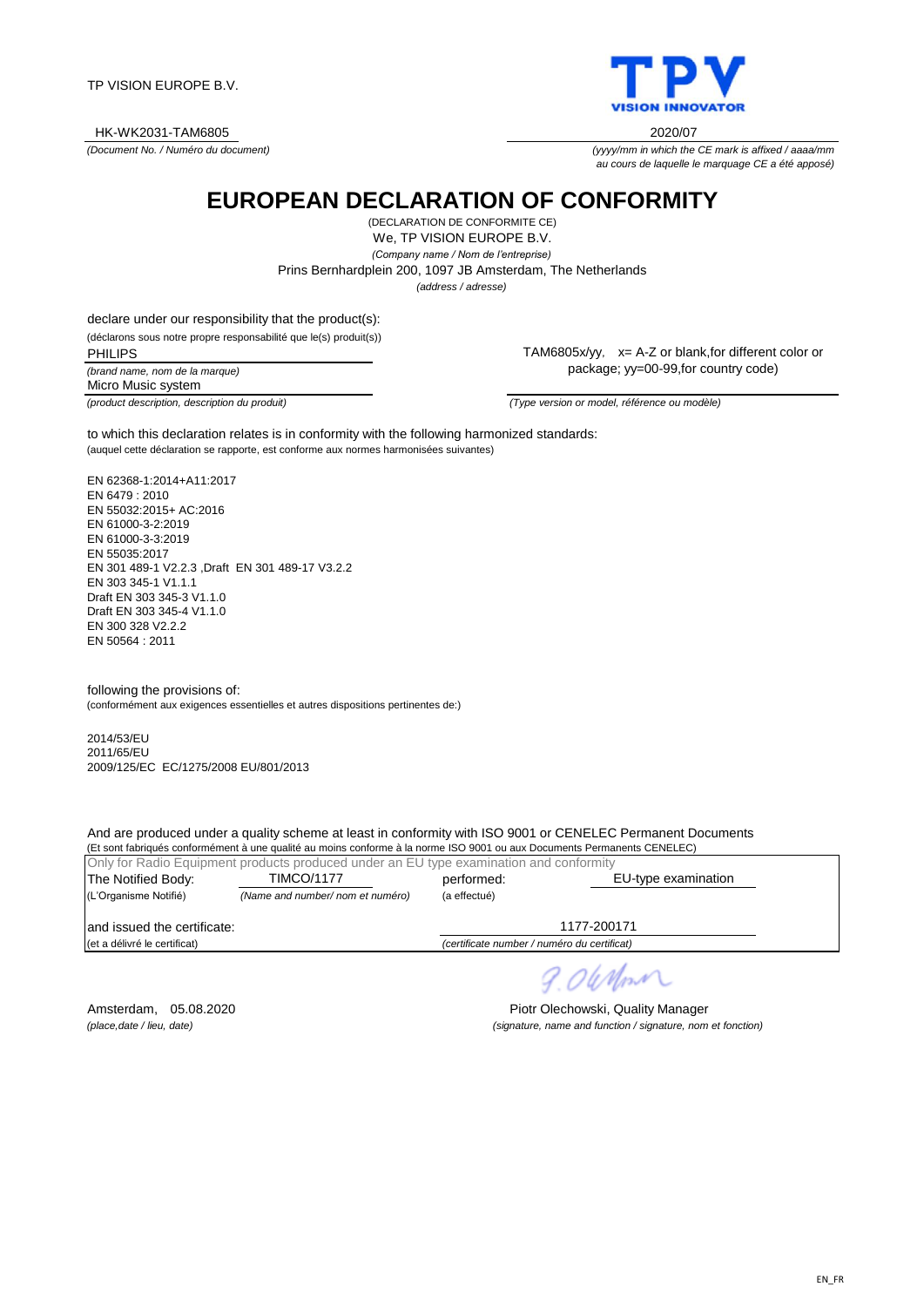

*(Bericht Nr.) (JJJJ/MM der CE Zeichnerteilung)*

# **EG - Konformitätserklärung**

Prins Bernhardplein 200, 1097 JB Amsterdam, The Netherlands Wir, TP Vision Europe B.V. *(Firmenname) (Anschrift)*

erklären als Verantwortliche, dass folgende(s) elektronische(s) Produkt(e):

| <b>PHILIPS</b>     |  |
|--------------------|--|
| (Markenname)       |  |
| Micro Music system |  |

TAM6805x/yy, x= A-Z or blank,for different color or package; yy=00-99,for country code)

*(Produktbezeichnung) (Typenbezeichnung oder Modell)*

auf die sich diese Konformitätserklärung bezieht, allen nachstehenden harmonisierten Normen entspricht:

EN 62368-1:2014+A11:2017 EN 6479 : 2010 EN 55032:2015+ AC:2016 EN 61000-3-2:2019 EN 61000-3-3:2019 EN 55035:2017 EN 301 489-1 V2.2.3 ,Draft EN 301 489-17 V3.2.2 EN 303 345-1 V1.1.1 Draft EN 303 345-3 V1.1.0 Draft EN 303 345-4 V1.1.0 EN 300 328 V2.2.2 EN 50564 : 2011

entsprechend der Bestimmungen der:

2014/53/EU 2011/65/EU 2009/125/EC EC/1275/2008 EU/801/2013

und die gemäß eines Qualitätsystems produziert werden, dass mindestens der ISO 9001 oder CENELEC Permanent Documents entspricht

|                              | Only for Radio Equipment products produced under an EU type examination and conformity |                    |                     |
|------------------------------|----------------------------------------------------------------------------------------|--------------------|---------------------|
| Die benannte Stelle:         | <b>TIMCO/1177</b>                                                                      | ausgeführt:        | EU-type examination |
|                              | (Name und Kennnummer)                                                                  |                    |                     |
| lund stellen das Zertifikat: |                                                                                        |                    | 1177-200171         |
|                              |                                                                                        | (Zertifikatnummer) |                     |
|                              |                                                                                        |                    |                     |

9.06 Nm

Amsterdam, 05.08.2020 **Piotr Olechowski, Quality Manager** *(Ort, Datum) (Unterschrift, Name und Funktion des Unterzeichners)*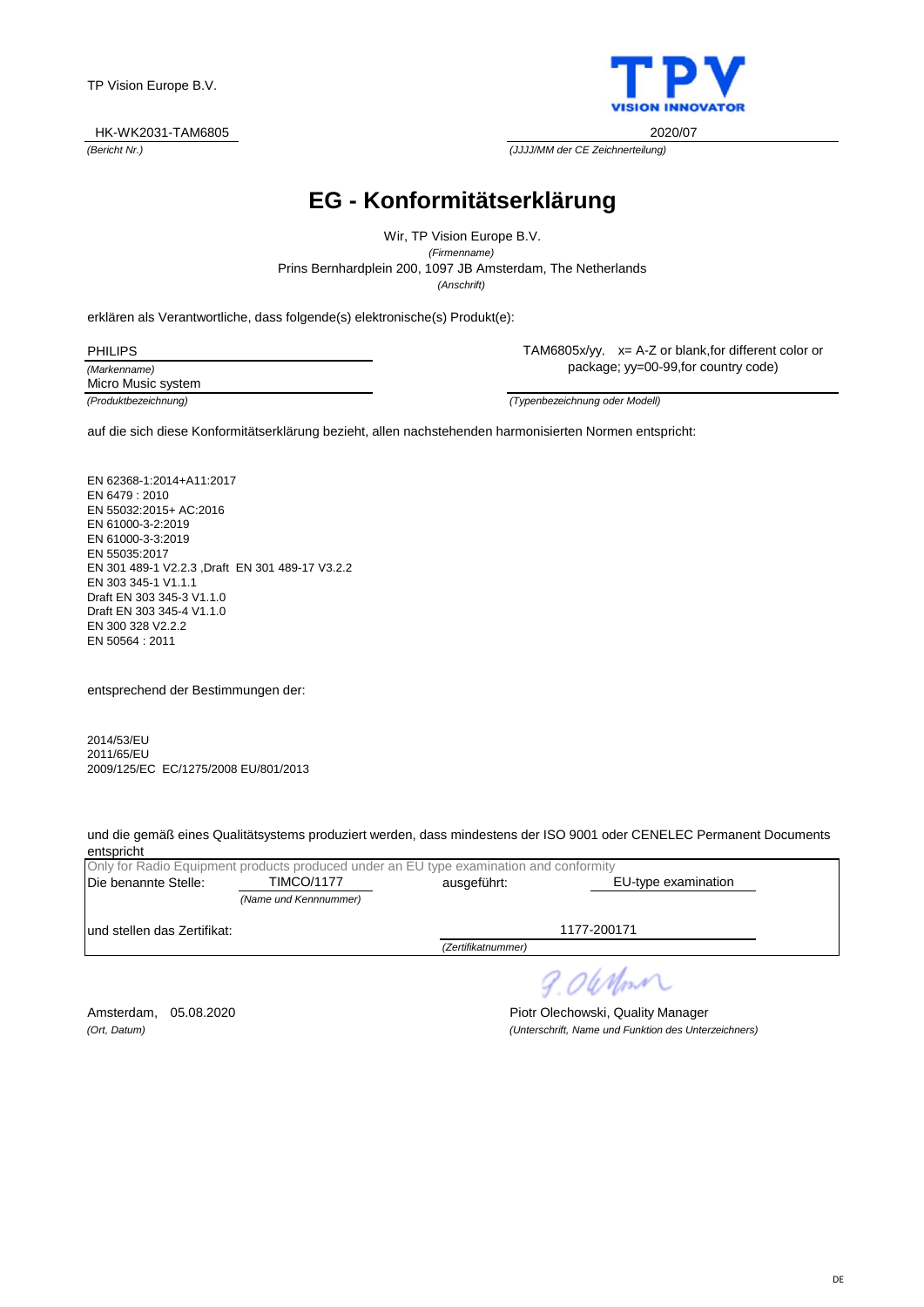

*(Documentnummer) (Jaar, maand waarin de CE markering is uitgegeven)*

## **Europese Conformiteitsverklaring**

*(adres)* Prins Bernhardplein 200, 1097 JB Amsterdam, The Netherlands Wij, TP VISION EUROPE B.V. *(Bedrijfsnaam)*

verklaren dat onder onze verantwoordelijkheid de product(en):

*(merknaam)* PHILIPS

TAM6805x/yy, x= A-Z or blank,for different color or package; yy=00-99,for country code)

Micro Music system

*(productbeschrijving) (typenummer of model)*

waar deze verklaring betrekking op heeft voldoen aan de volgende geharmoniseerde standaarden:

EN 62368-1:2014+A11:2017 EN 6479 : 2010 EN 55032:2015+ AC:2016 EN 61000-3-2:2019 EN 61000-3-3:2019 EN 55035:2017 EN 301 489-1 V2.2.3 ,Draft EN 301 489-17 V3.2.2 EN 303 345-1 V1.1.1 Draft EN 303 345-3 V1.1.0 Draft EN 303 345-4 V1.1.0 EN 300 328 V2.2.2 EN 50564 : 2011

volgens de voorwaarden van:

2014/53/EU 2011/65/EU 2009/125/EC EC/1275/2008 EU/801/2013

En worden geproduceerd volgens een kwaliteitsprogramma wat minimaal overeenkomt met ISO9001 of de CENELEC permanente documenten

|                                      |                   | Only for Radio Equipment products produced under an EU type examination and conformity |                     |
|--------------------------------------|-------------------|----------------------------------------------------------------------------------------|---------------------|
| Notified Body:                       | <b>TIMCO/1177</b> | heeft uitgevoerd:                                                                      | EU-type examination |
|                                      | (Naam en nummer)  |                                                                                        |                     |
| en heeft een certificaat uitgegeven: |                   |                                                                                        | 1177-200171         |
|                                      |                   | (nummer van het certificaat)                                                           |                     |

9.06 Nm

Amsterdam, 05.08.2020 **Piotr Olechowski, Quality Manager** *(plaats, datum) (handtekening, naam en functie)*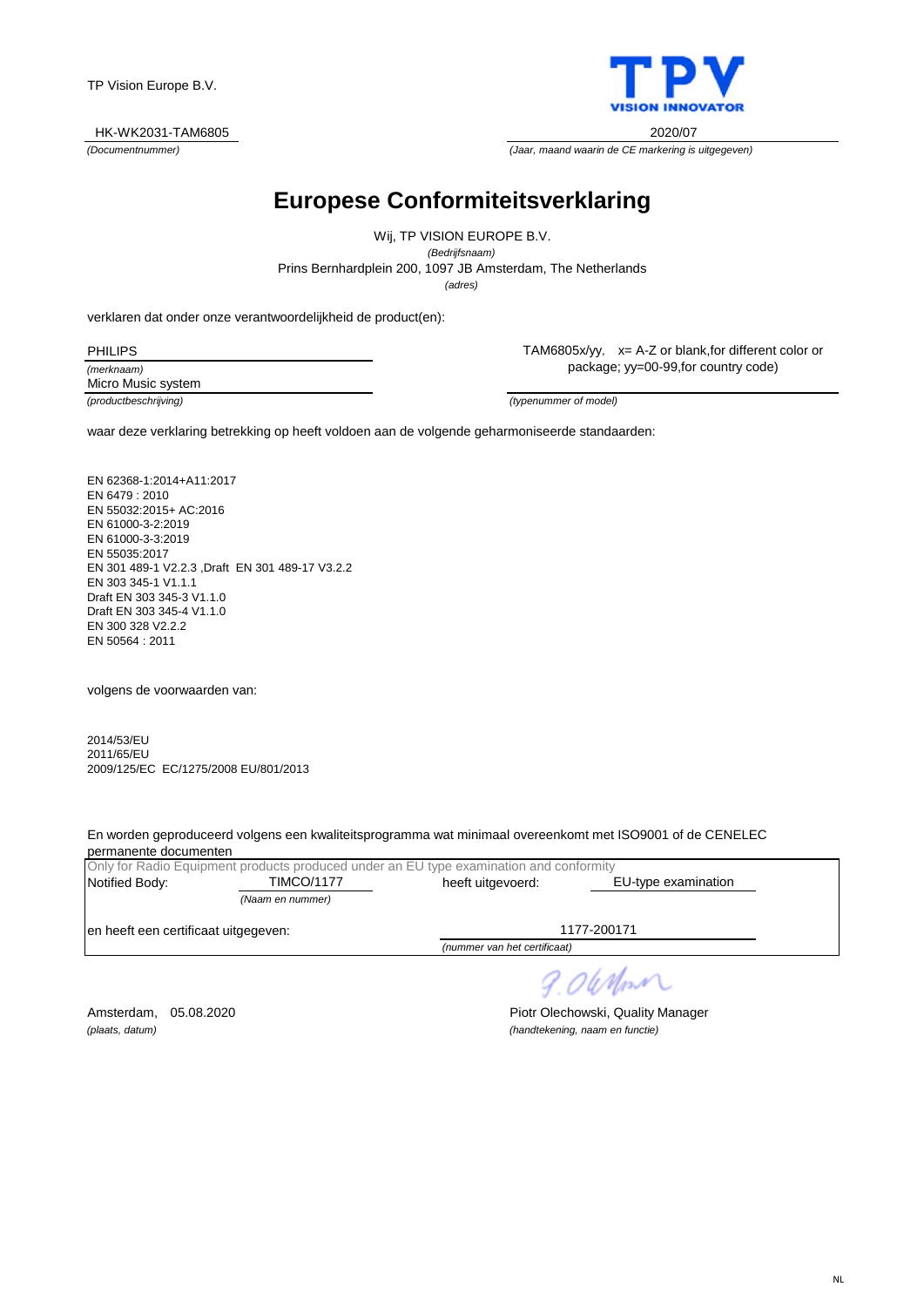

*(Dokument nummer) (Årstal for påhæftning af CE-mærkning)*

## **CE deklarationserklæring**

Prins Bernhardplein 200, 1097 JB Amsterdam, The Netherlands Vi, TP VISION EUROPE B.V. *(virksomhedens navn) (adresse)*

erklærer i henhold til vores ansvar, at de(t) elektriske produkt(er):

| <b>PHILIPS</b>       |
|----------------------|
| (navn på varermærke) |
| .<br>. .             |

*(produktbeskrivelse) (type eller model)* Micro Music system

TAM6805x/yy, x= A-Z or blank,for different color or package; yy=00-99,for country code)

denne erklæring relaterer sig til er i overenstemmelse med de harmoniserede standarder:

EN 62368-1:2014+A11:2017 EN 6479 : 2010 EN 55032:2015+ AC:2016 EN 61000-3-2:2019 EN 61000-3-3:2019 EN 55035:2017 EN 301 489-1 V2.2.3 ,Draft EN 301 489-17 V3.2.2 EN 303 345-1 V1.1.1 Draft EN 303 345-3 V1.1.0 Draft EN 303 345-4 V1.1.0 EN 300 328 V2.2.2 EN 50564 : 2011

opfylder krav og forskrifter af:

2014/53/EU 2011/65/EU 2009/125/EC EC/1275/2008 EU/801/2013

Og er produceret i en kvalitet, der, som minimum, opfylder kravene i ISO 9001-standarden eller CENELEC´s permanente dokumenter

|                           |                   | Only for Radio Equipment products produced under an EU type examination and conformity |                     |  |
|---------------------------|-------------------|----------------------------------------------------------------------------------------|---------------------|--|
| udstedt af:               | <b>TIMCO/1177</b> | har gennemført:                                                                        | EU-type examination |  |
|                           | (Navn og nummer)  |                                                                                        |                     |  |
|                           |                   |                                                                                        | 1177-200171         |  |
|                           |                   | (certifikat nummer)                                                                    |                     |  |
| log udstedt certifikatet: |                   |                                                                                        |                     |  |

9.06 Nm

*(sted, dato) (Signatur, navn og titel)*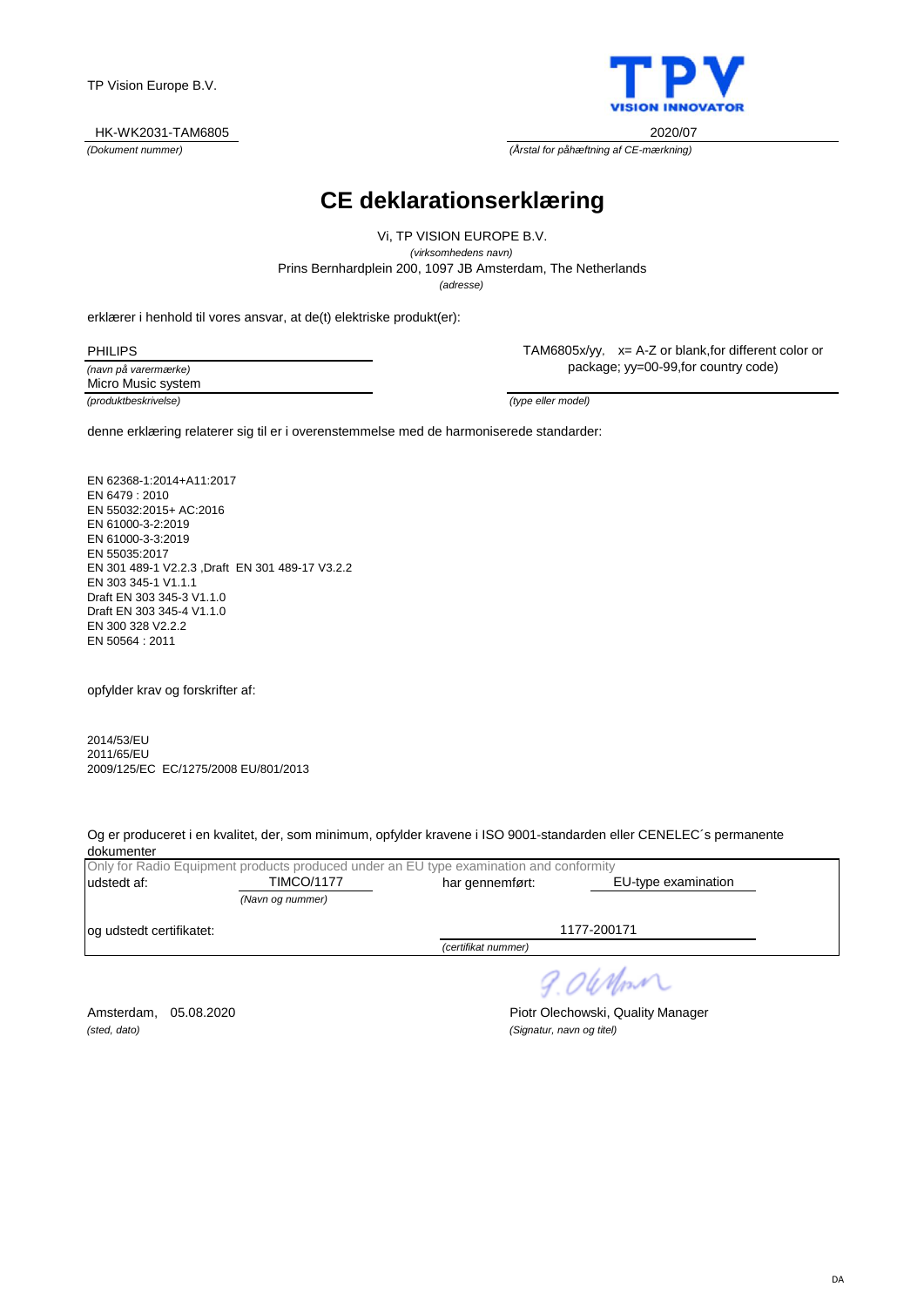TP Vision Europe B.V.

#### HK-WK2031-TAM6805 2020/07

**Vaatimustenmukaisuusvakuutus**

Prins Bernhardplein 200, 1097 JB Amsterdam, The Netherlands Me, TP VISION EUROPE B.V. *(Nimi) (Osoite)*

Ilmoitus seuraavista vastuullamme olevista sähkötuotteista:

*(Brändinimi)* PHILIPS

Micro Music system

TAM6805x/yy, x= A-Z or blank,for different color or package; yy=00-99,for country code)

*(Tuotekuvaus) (Tyypi, versio tai malli)*

Tämä vakuutus on yhdenmukainen seuraavien harmonisointistandardien kanssa:

EN 62368-1:2014+A11:2017 EN 6479 : 2010 EN 55032:2015+ AC:2016 EN 61000-3-2:2019 EN 61000-3-3:2019 EN 55035:2017 EN 301 489-1 V2.2.3 ,Draft EN 301 489-17 V3.2.2 EN 303 345-1 V1.1.1 Draft EN 303 345-3 V1.1.0 Draft EN 303 345-4 V1.1.0 EN 300 328 V2.2.2 EN 50564 : 2011

Seuraavien määräysten mukaisesti:

2014/53/EU 2011/65/EU 2009/125/EC EC/1275/2008 EU/801/2013

Ja on tuotettu seuraavien laatujärjestelmien mukaisesti : ISO 9001 ja CENELEC asiakirjat

|                     | Only for Radio Equipment products produced under an EU type examination and conformity |                        |                     |  |
|---------------------|----------------------------------------------------------------------------------------|------------------------|---------------------|--|
| Ilmoitettu laitos:  | <b>TIMCO/1177</b>                                                                      | suoritetaan:           | EU-type examination |  |
|                     | (Nimi ja numero)                                                                       |                        |                     |  |
| Todistuksen antaja: |                                                                                        |                        | 1177-200171         |  |
|                     |                                                                                        | (Sertifikaatin numero) |                     |  |
|                     |                                                                                        |                        |                     |  |

9.06 Nm

*(paikka, päiväys) (Allekirjoitus, nimi ja asema)*

Amsterdam, 05.08.2020 **Piotr Olechowski, Quality Manager** 



*(Raportti nr.) (CE merkinnän myöntämisvuosi)*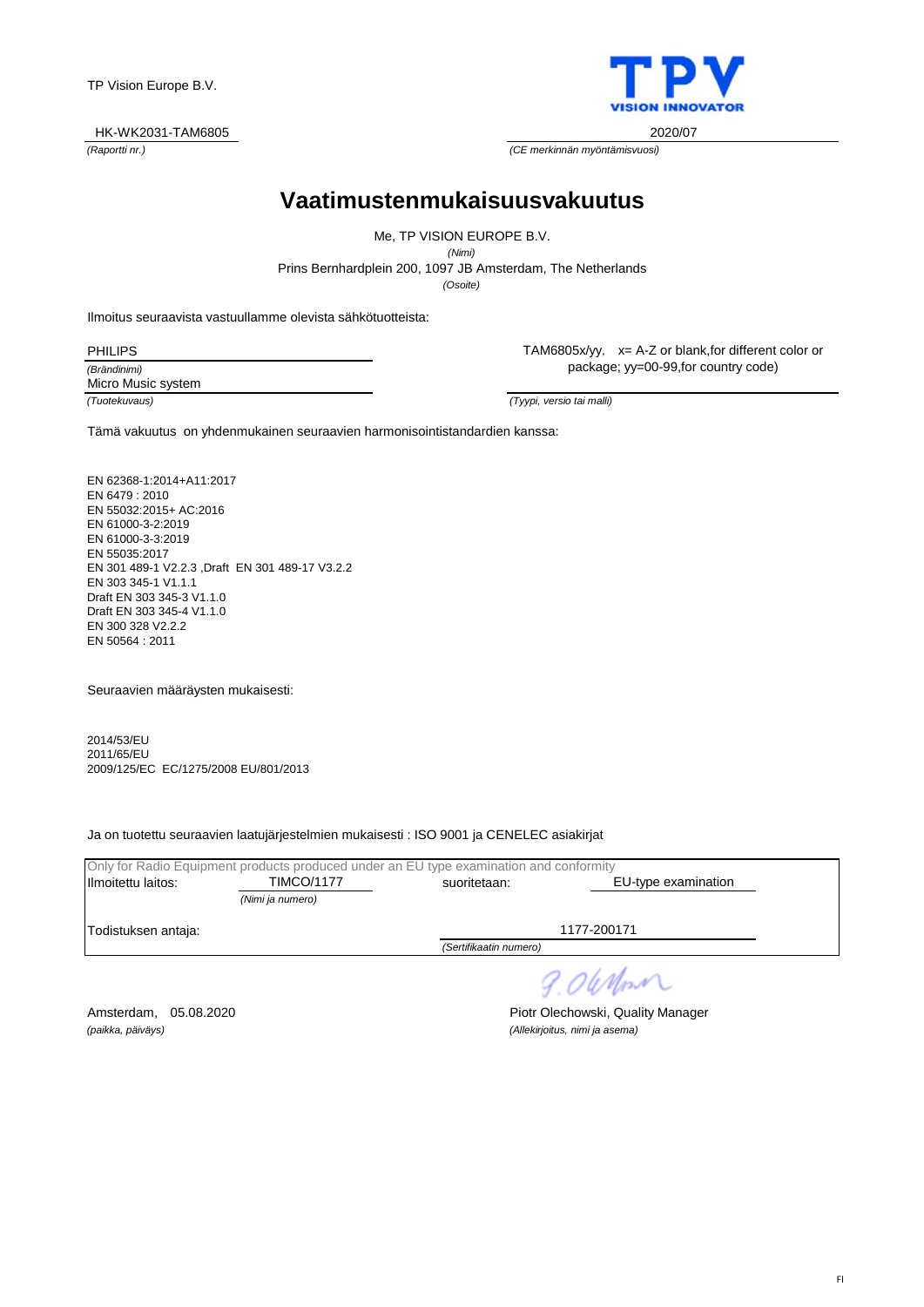



*(Número de Documento) (año/mes en que se colocó el marcado CE)*

## **DECLARACIÓN DE CONFORMIDAD EUROPEA**

Prins Bernhardplein 200, 1097 JB Amsterdam, The Netherlands Nosotros, TP VISION EUROPE B.V. *(Nombre de la Empresa) (dirección)*

Declaramos bajo nuestra responsabilidad que el/los producto(s):

*(nombre de la marca) (descripción del producto) (Referencia o modelo)* PHILIPS Micro Music system

TAM6805x/yy, x= A-Z or blank,for different color or package; yy=00-99,for country code)

Al/a los que esta declaración hace(n) referencia es/son conforme(s) con los siguientes estándares armonizados:

EN 62368-1:2014+A11:2017 EN 6479 : 2010 EN 55032:2015+ AC:2016 EN 61000-3-2:2019 EN 61000-3-3:2019 EN 55035:2017 EN 301 489-1 V2.2.3 ,Draft EN 301 489-17 V3.2.2 EN 303 345-1 V1.1.1 Draft EN 303 345-3 V1.1.0 Draft EN 303 345-4 V1.1.0 EN 300 328 V2.2.2 EN 50564 : 2011

siguiendo las disposiciones pertinentes de:

2014/53/EU 2011/65/EU 2009/125/EC EC/1275/2008 EU/801/2013

Y se fabrican conforme a una calidad como mínimo conforme a la norma ISO 9001 o a los Documentos Permanentes CENELEC

| Only for Radio Equipment products produced under an EU type examination and conformity |                   |                         |                     |  |
|----------------------------------------------------------------------------------------|-------------------|-------------------------|---------------------|--|
| El organismo notificado:                                                               | <b>TIMCO/1177</b> | hecho en:               | EU-type examination |  |
|                                                                                        | (Nombre y número) |                         |                     |  |
| y ha expedido el certificado:                                                          |                   |                         | 1177-200171         |  |
|                                                                                        |                   | (número de certificado) |                     |  |

9.06 Mon

*(lugar, fecha) (firma, nombre y cargo)*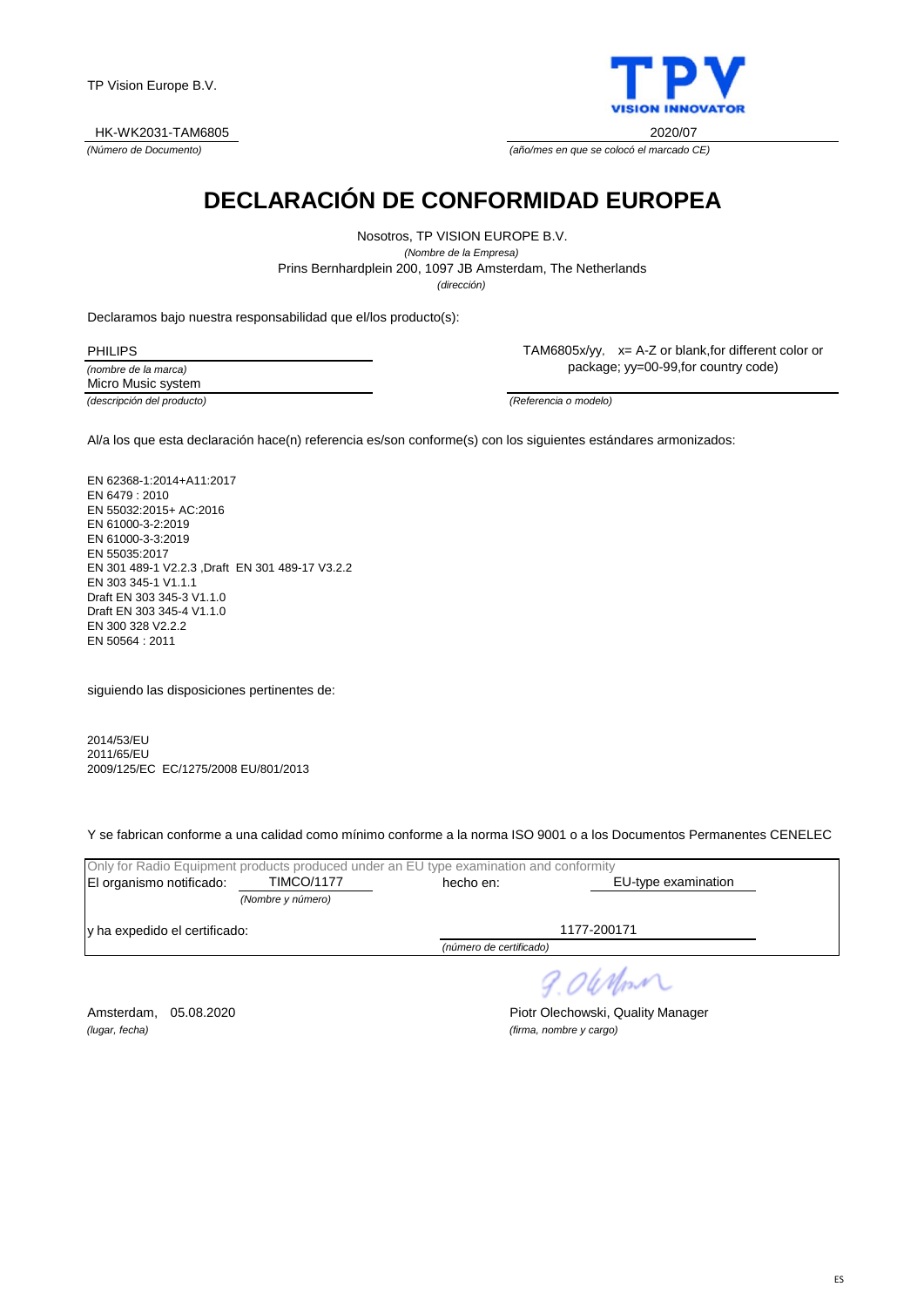TP Vision Europe B.V.

#### HK-WK2031-TAM6805 2020/07

*(Número do Documento) (durante a qual a marcação CE foi fixada)*

**DECLARAÇAO DE CONFORMIDADE CE**

Nós, TP VISION EUROPE B.V. *(Nome da empresa)* Prins Bernhardplein 200, 1097 JB Amsterdam, The Netherlands *(morada)*

Declaramos sob a nossa responsabilidade que o(s) produto(s):

*(nome da marca)* PHILIPS Micro Music system

*(descrição do produto) (referéncia ou modelo)*

TAM6805x/yy, x= A-Z or blank,for different color or package; yy=00-99,for country code)

A(os) quais diz respeito esta declaração é/são conforme(s) com os seguintes standards harmonisados:

EN 62368-1:2014+A11:2017 EN 6479 : 2010 EN 55032:2015+ AC:2016 EN 61000-3-2:2019 EN 61000-3-3:2019 EN 55035:2017 EN 301 489-1 V2.2.3 ,Draft EN 301 489-17 V3.2.2 EN 303 345-1 V1.1.1 Draft EN 303 345-3 V1.1.0 Draft EN 303 345-4 V1.1.0 EN 300 328 V2.2.2 EN 50564 : 2011

Conforme as exigencias essenciais e outras disposições pertinentes de:

2014/53/EU 2011/65/EU 2009/125/EC EC/1275/2008 EU/801/2013

E são fabricadas sob critérios de qualidade no mínimo conformes com a norma ISO 9001 ou documentos Permanentes **CENELEC** 

|                       |                   | Only for Radio Equipment products produced under an EU type examination and conformity |                     |  |
|-----------------------|-------------------|----------------------------------------------------------------------------------------|---------------------|--|
| Organismo Notificado: | <b>TIMCO/1177</b> | efectuado por:                                                                         | EU-type examination |  |
|                       | (Nome e número)   |                                                                                        |                     |  |
| emitiu o certificado: |                   |                                                                                        | 1177-200171         |  |
|                       |                   | (numero do certificado)                                                                |                     |  |

Amsterdam, 05.08.2020 **Piotr Olechowski, Quality Manager** *(local, data) (assinatura, nome e função)*

9.06 Mont

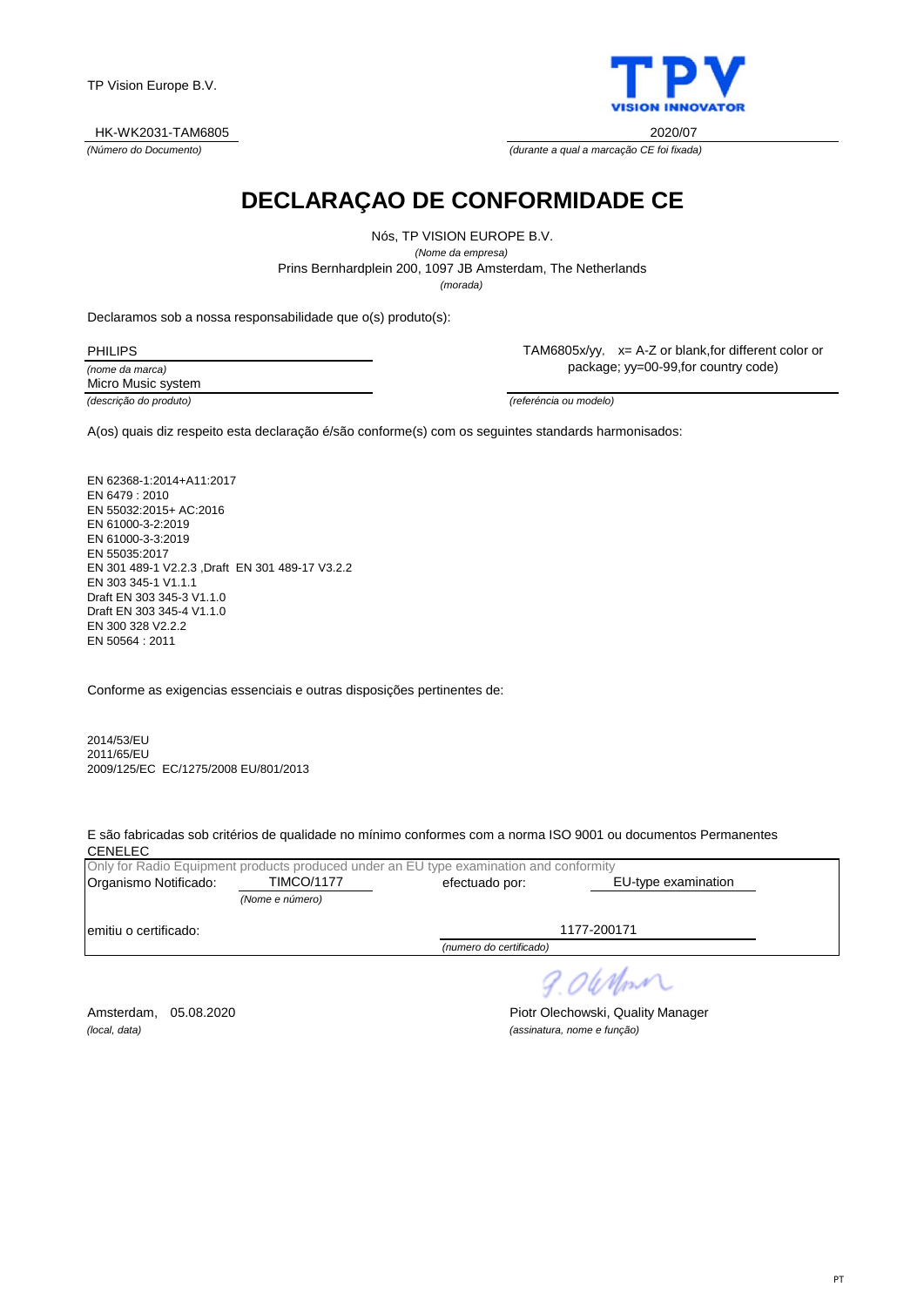

*(Numero di documento) (in cui è apposto il marchio CE)*

## **DICHIARAZIONE DI CONFORMITA' CE**

Prins Bernhardplein 200, 1097 JB Amsterdam, The Netherlands la sottoscritta TP VISION EUROPE B.V. *(Nome della società) (indirizzo)*

dichiariamo sotto la nostra responsabilità che il(i) prodotto (i):

*(marchio) (descrizione del prodotto) (referenza o modello)* PHILIPS Micro Music system

TAM6805x/yy, x= A-Z or blank,for different color or package; yy=00-99,for country code)

al quale questa dichiarazione si riferisce è conforme alle seguenti norme armonizzate:

EN 62368-1:2014+A11:2017 EN 6479 : 2010 EN 55032:2015+ AC:2016 EN 61000-3-2:2019 EN 61000-3-3:2019 EN 55035:2017 EN 301 489-1 V2.2.3 ,Draft EN 301 489-17 V3.2.2 EN 303 345-1 V1.1.1 Draft EN 303 345-3 V1.1.0 Draft EN 303 345-4 V1.1.0 EN 300 328 V2.2.2 EN 50564 : 2011

a seguito delle disposizioni del:

2014/53/EU 2011/65/EU 2009/125/EC EC/1275/2008 EU/801/2013

e i processi produttivi seguono un sistema qualità conforme almeno alla norma ISO9001 o agli standard CENELEC

|                               |                   | Only for Radio Equipment products produced under an EU type examination and conformity |                     |  |
|-------------------------------|-------------------|----------------------------------------------------------------------------------------|---------------------|--|
| L'Organismo Notificato:       | <b>TIMCO/1177</b> | ha eseguito:                                                                           | EU-type examination |  |
|                               | (nome e numero)   |                                                                                        |                     |  |
| le rilasciato il certificato: |                   |                                                                                        | 1177-200171         |  |
| (numero di certificato)       |                   |                                                                                        |                     |  |
|                               |                   |                                                                                        |                     |  |

9.06 Mon

*(luogo, data) (firma , nome e funzione)*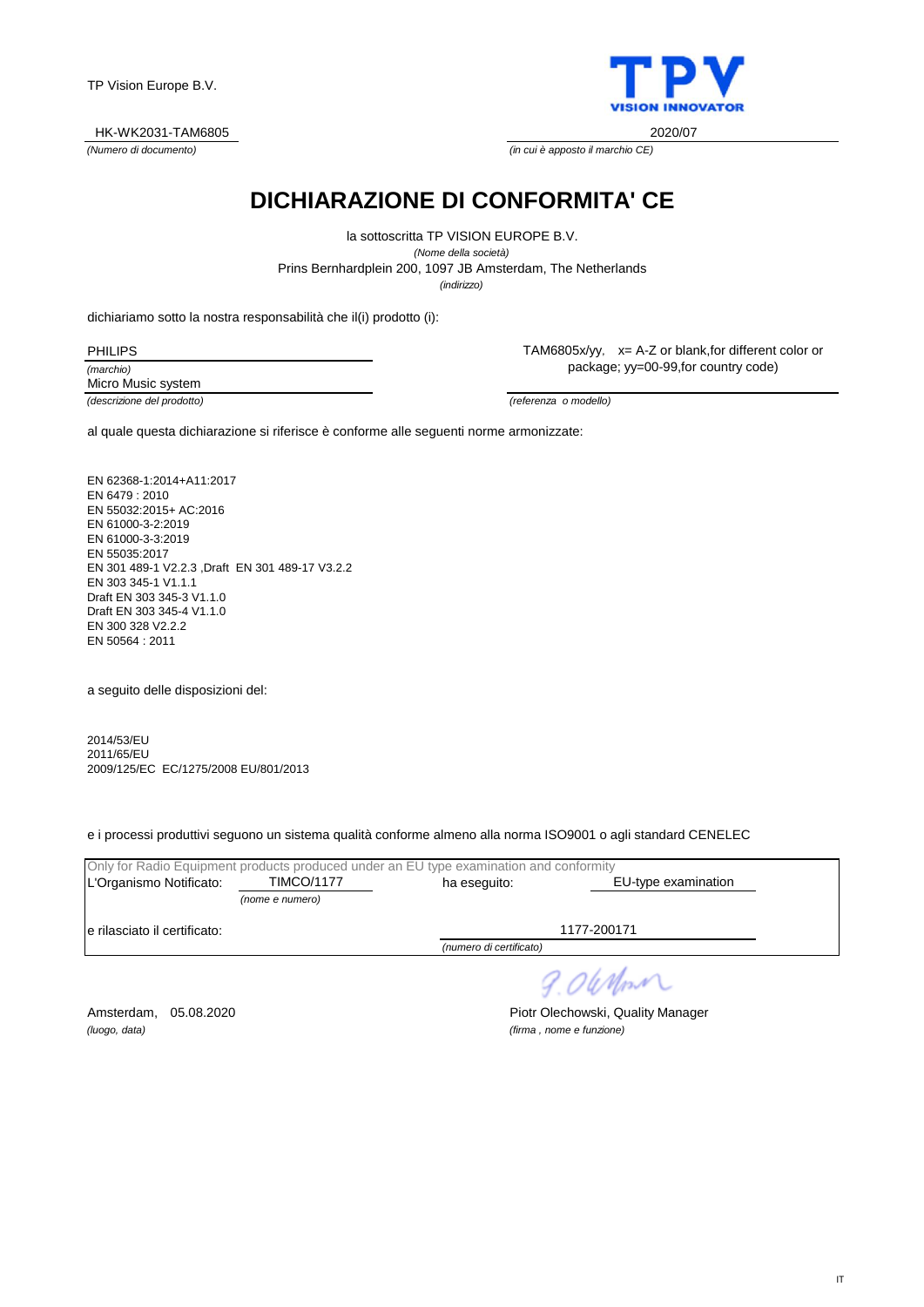

*(Αρ. έκθεσης) (Έτος επικόλλησης του σήματος συμμόρφωσης CE)*

## **ΔΗΛΩΣΗ ΣΥΜΜΟΡΦΩΣΗΣ CE**

Prins Bernhardplein 200, 1097 JB Amsterdam, The Netherlands Εμείς, η εταιρεία TP VISION EUROPE B.V. *(Επωνυμία) (Διεύθυνση)*

Δηλώνουμε υπεύθυνα ότι το ηλεκτρολογικό προϊόν/ προϊόντα:

PHILIPS

*(ονομασία μάρκας) (περιγραφή προϊόντος) (Τύπος έκδοσης ή μοντέλο)* Micro Music system

TAM6805x/yy, x= A-Z or blank,for different color or package; yy=00-99,for country code)

στο οποίο/ στα οποία αφορά η παρούσα δήλωση συμμορφούται/ συμμορφούνται με τα εξής εναρμονισμένα πρότυπα:

EN 62368-1:2014+A11:2017 EN 6479 : 2010 EN 55032:2015+ AC:2016 EN 61000-3-2:2019 EN 61000-3-3:2019 EN 55035:2017 EN 301 489-1 V2.2.3 ,Draft EN 301 489-17 V3.2.2 EN 303 345-1 V1.1.1 Draft EN 303 345-3 V1.1.0 Draft EN 303 345-4 V1.1.0 EN 300 328 V2.2.2 EN 50564 : 2011

Σύμφωνα με τις διατάξεις των οδηγιών:

2014/53/EU 2011/65/EU 2009/125/EC EC/1275/2008 EU/801/2013

Και παράγεται/ παράγονται σύμφωνα με ένα ποιοτικό πρόγραμμα που συμμορφούται, κατ'ελάχιστον, με το πρότυπο ISO 9001 ή με τα Μόνιμα Έγγραφα Τεκμηρίωσης της CENELEC

|                               | Only for Radio Equipment products produced under an EU type examination and conformity |                          |                     |  |
|-------------------------------|----------------------------------------------------------------------------------------|--------------------------|---------------------|--|
| Ο ειδοποιηθείς                | <b>TIMCO/1177</b>                                                                      | διεξήγαγε:               | EU-type examination |  |
| οργανισμός:                   | (Ονομασία και αριθμός)                                                                 |                          |                     |  |
| Και εξέδωσε το πιστοποιητικό: |                                                                                        |                          | 1177-200171         |  |
|                               |                                                                                        | (αριθμός πιστοποιητικού) |                     |  |

9.06 Nm

Amsterdam, 05.08.2020 **Piotr Olechowski, Quality Manager** *(τόπος, ημερομηνία) (υπογραφή, ονοματεπώνυμο και λειτουργία)*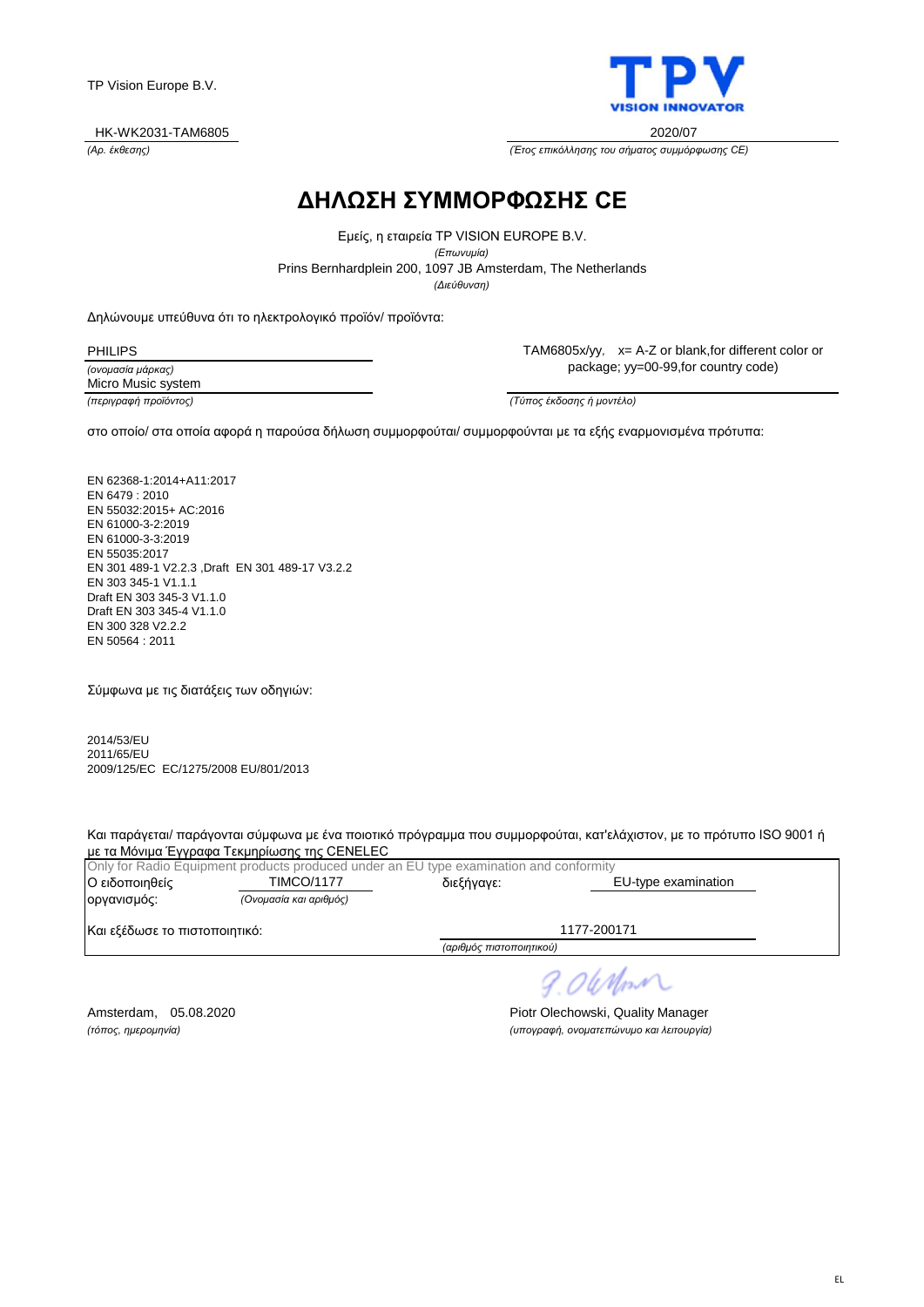

*(Numer raportu) (Rok, w którym oznakowanie CE zostało umieszczone na wyrobie)*

# **DEKLARACJA ZGODNOŚCI CE**

Prins Bernhardplein 200, 1097 JB Amsterdam, The Netherlands My, TP VISION EUROPE B.V. *(Nazwa) (adres)*

Deklarujemy na naszą odpowiedzialność, że urządzeni(e/a) elektryczne:

*(marka)* PHILIPS Micro Music system TAM6805x/yy, x= A-Z or blank,for different color or package; yy=00-99,for country code)

*(nazwa /opis produktu) (Typ lub model)*

Do którego odnosi się niniejsza deklaracja jest zgodny z następującymi normami zharmonizowanymi:

EN 62368-1:2014+A11:2017 EN 6479 : 2010 EN 55032:2015+ AC:2016 EN 61000-3-2:2019 EN 61000-3-3:2019 EN 55035:2017 EN 301 489-1 V2.2.3 ,Draft EN 301 489-17 V3.2.2 EN 303 345-1 V1.1.1 Draft EN 303 345-3 V1.1.0 Draft EN 303 345-4 V1.1.0 EN 300 328 V2.2.2 EN 50564 : 2011

Zgodnie z dyrektywami:

2014/53/EU 2011/65/EU 2009/125/EC EC/1275/2008 EU/801/2013

oraz został wyprodukowany zgodnie ze standardami jakościowymi takimi jak ISO9001 lub CENELEC Permanent Documents

| Only for Radio Equipment products produced under an EU type examination and conformity |                   |                                           |                     |  |  |
|----------------------------------------------------------------------------------------|-------------------|-------------------------------------------|---------------------|--|--|
| Jednostka certyfikujaca:                                                               | <b>TIMCO/1177</b> | wykonała:                                 | EU-type examination |  |  |
|                                                                                        | (Nazwa i numer)   |                                           |                     |  |  |
| i wydała certyfikat:                                                                   |                   |                                           | 1177-200171         |  |  |
|                                                                                        |                   | (numero del certificatonumer certyfikatu) |                     |  |  |

9.06 Mon

Amsterdam, 05.08.2020 **Piotr Olechowski, Quality Manager** *(miasto, data) (podpis, imię i nazwisko oraz funkcja)*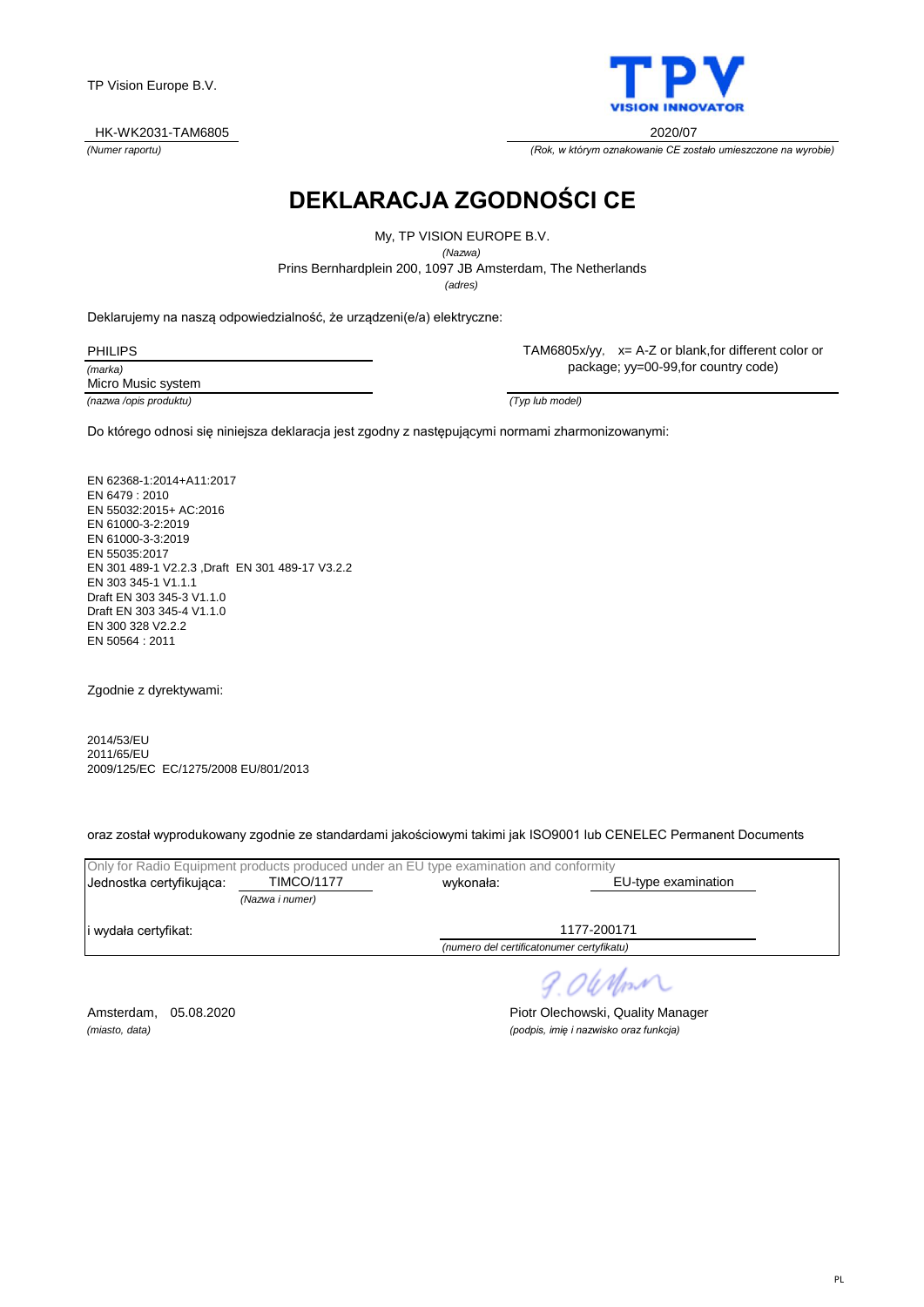TP Vision Europe B.V.

#### HK-WK2031-TAM6805 2020/07

*(Nr. raport) (Anul în care este aplicat marcajul CE)*

**DECLARAŢIE DE CONFORMITATE CE**

Noi, TP VISION EUROPE B.V.

*(Nume)*

Prins Bernhardplein 200, 1097 JB Amsterdam, The Netherlands

*(adresă)*

Declarăm pe proprie răspundere că produsul (produsele) electric(e):

*(marca)* PHILIPS Micro Music system TAM6805x/yy, x= A-Z or blank,for different color or package; yy=00-99,for country code)

*(descriere produs) (Tip sau model)*

La care se referă această declaraţie, este in conformitate cu următoarele standarde armonizate:

EN 62368-1:2014+A11:2017 EN 6479 : 2010 EN 55032:2015+ AC:2016 EN 61000-3-2:2019 EN 61000-3-3:2019 EN 55035:2017 EN 301 489-1 V2.2.3 ,Draft EN 301 489-17 V3.2.2 EN 303 345-1 V1.1.1 Draft EN 303 345-3 V1.1.0 Draft EN 303 345-4 V1.1.0 EN 300 328 V2.2.2 EN 50564 : 2011

În conformitate cu dispoziţiile directivelor:

2014/53/EU 2011/65/EU 2009/125/EC EC/1275/2008 EU/801/2013

Şi sunt fabricate după o schemă de calitate conformă cel puţin cu standardul ISO 9001 sau Documentele Permanente CENELEC

|                         |                   | Only for Radio Equipment products produced under an EU type examination and conformity |                     |
|-------------------------|-------------------|----------------------------------------------------------------------------------------|---------------------|
| Organismul notificat:   | <b>TIMCO/1177</b> | a efectuat:                                                                            | EU-type examination |
|                         | (Nume si număr)   |                                                                                        |                     |
| Si a emis certificatul: |                   |                                                                                        | 1177-200171         |
|                         |                   | (Numărul certificatului)                                                               |                     |
|                         |                   |                                                                                        |                     |

9.06 Nm

*(locul, data) (semnătura, nume şi funcţie)*

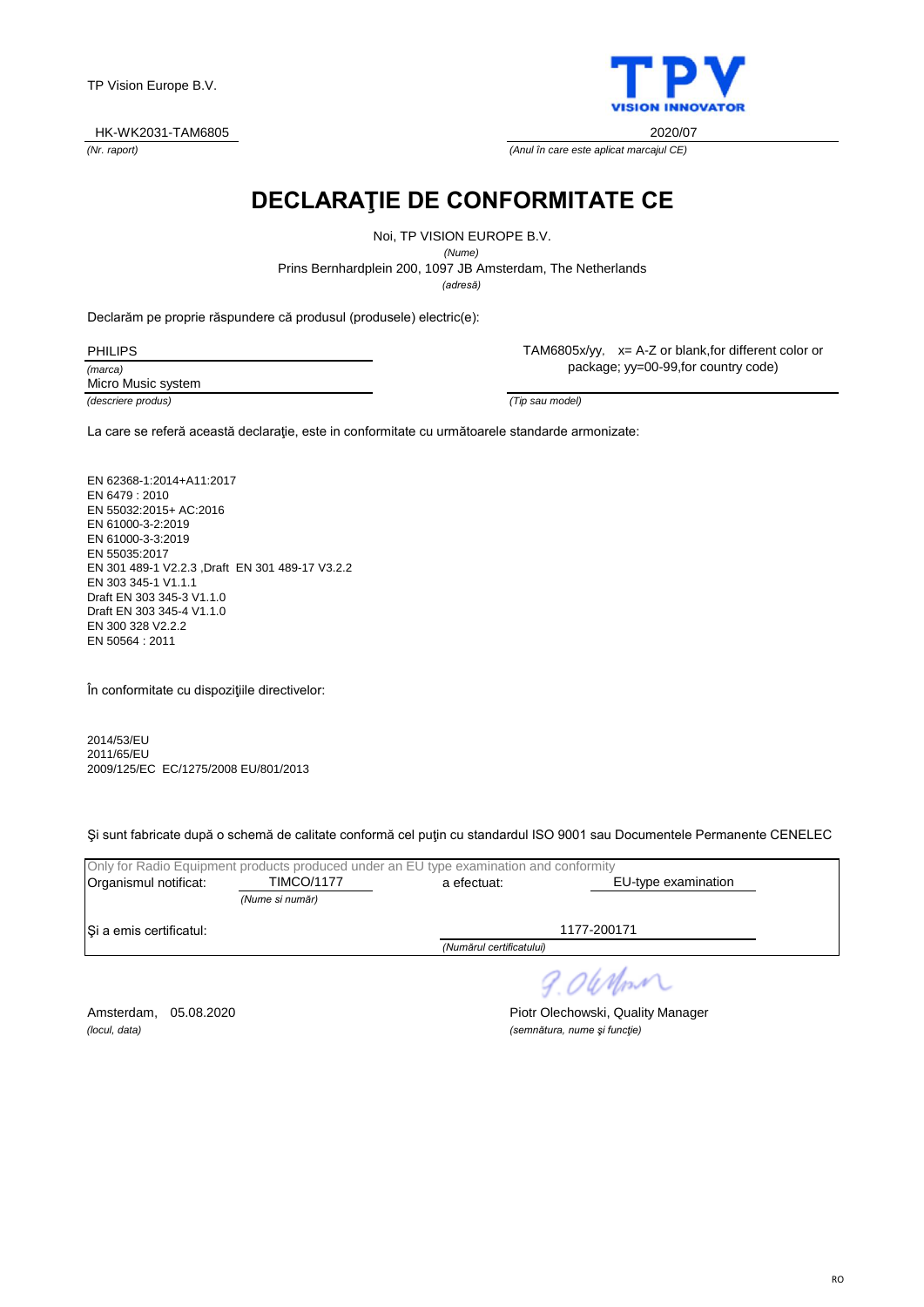TP Vision Europe B.V.

HK-WK2031-TAM6805 2020/07

*(Jelentés száma) (A CE jelzés feltüntetésének éve)*

**EC MEGFELELŐSÉGI NYILATKOZAT**

A TP VISION EUROPE B.V.

*(Név)*

Prins Bernhardplein 200, 1097 JB Amsterdam, The Netherlands

*(cím)*

Felelőssége tudatában nyilatkozik, hogy az alábbi elektronikai termék(ek):

*(márkanév)* PHILIPS Micro Music system TAM6805x/yy, x= A-Z or blank,for different color or package; yy=00-99,for country code)

*(termék megnevezése) (Típusváltozat vagy modell)*

Az ezen nyilatkozatban foglaltak szerint megfelel(nek) a következő harmonizált szabványoknak:

EN 62368-1:2014+A11:2017 EN 6479 : 2010 EN 55032:2015+ AC:2016 EN 61000-3-2:2019 EN 61000-3-3:2019 EN 55035:2017 EN 301 489-1 V2.2.3 ,Draft EN 301 489-17 V3.2.2 EN 303 345-1 V1.1.1 Draft EN 303 345-3 V1.1.0 Draft EN 303 345-4 V1.1.0 EN 300 328 V2.2.2 EN 50564 : 2011

Követve a következő ajánlásokat:

2014/53/EU 2011/65/EU 2009/125/EC EC/1275/2008 EU/801/2013

legalább az ISO 9001-nek megfelelően vagy

| Only for Radio Equipment products produced under an EU type examination and conformity |                   |                     |                     |
|----------------------------------------------------------------------------------------|-------------------|---------------------|---------------------|
| Bejelentett testület:                                                                  | <b>TIMCO/1177</b> | teliesítve:         | EU-type examination |
|                                                                                        | (Név és szám)     |                     |                     |
| es a kibocsátott tanúsítvány:                                                          |                   |                     | 1177-200171         |
|                                                                                        |                   | (tanúsítvány száma) |                     |

9.06 Nm

*(hely, dátum) (aláírás, név és beosztás)*

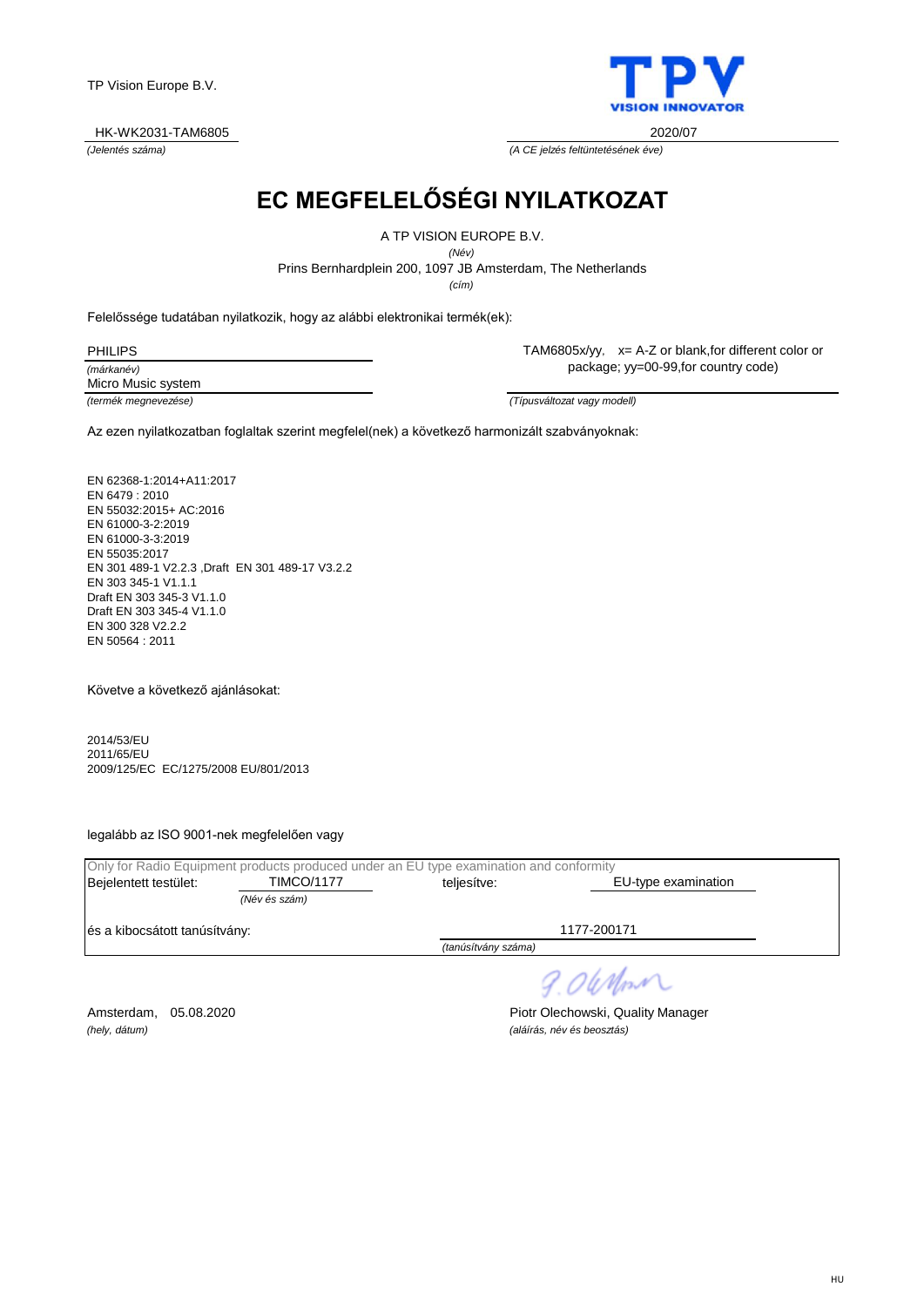**BG** 

TP Vision Europe B.V.

HK-WK2031-TAM6805 2020/07

**CE Декларация за съответствие**

*(адрес)* Prins Bernhardplein 200, 1097 JB Amsterdam, The Netherlands Ние, TP VISION EUROPE B.V. *(Име)*

Декларираме на наша отговорност, че електрическият(те) уред(и):

*(търговска марка)* PHILIPS Micro Music system

*(описание на продукта(ите)) (Серия или модел)*

TAM6805x/yy, x= A-Z or blank,for different color or package; yy=00-99,for country code)

Към който(които) се отнася тази декларация е(са) в съответствие със следните установени стандарти:

EN 62368-1:2014+A11:2017 EN 6479 : 2010 EN 55032:2015+ AC:2016 EN 61000-3-2:2019 EN 61000-3-3:2019 EN 55035:2017 EN 301 489-1 V2.2.3 ,Draft EN 301 489-17 V3.2.2 EN 303 345-1 V1.1.1 Draft EN 303 345-3 V1.1.0 Draft EN 303 345-4 V1.1.0 EN 300 328 V2.2.2 EN 50564 : 2011

В съответствие с директиви:

2014/53/EU 2011/65/EU 2009/125/EC EC/1275/2008 EU/801/2013

и са произведени под система за качествен контрол най-малко в съответствие с ISO 9001 или

| Only for Radio Equipment products produced under an EU type examination and conformity |                   |                        |                     |
|----------------------------------------------------------------------------------------|-------------------|------------------------|---------------------|
| Известяващата                                                                          | <b>TIMCO/1177</b> | извърши:               | EU-type examination |
| ИНСТИТУЦИЯ:                                                                            | (Име и номер)     |                        |                     |
| И издаде сертификат:                                                                   |                   |                        | 1177-200171         |
|                                                                                        |                   | (номер на сертификата) |                     |

*(място, дата) (подпис, име и длъжност)*

Amsterdam, 05.08.2020 **Piotr Olechowski, Quality Manager** 

9.06 Nm



*(Документ №) (Година на поставяне на CE маркировката)*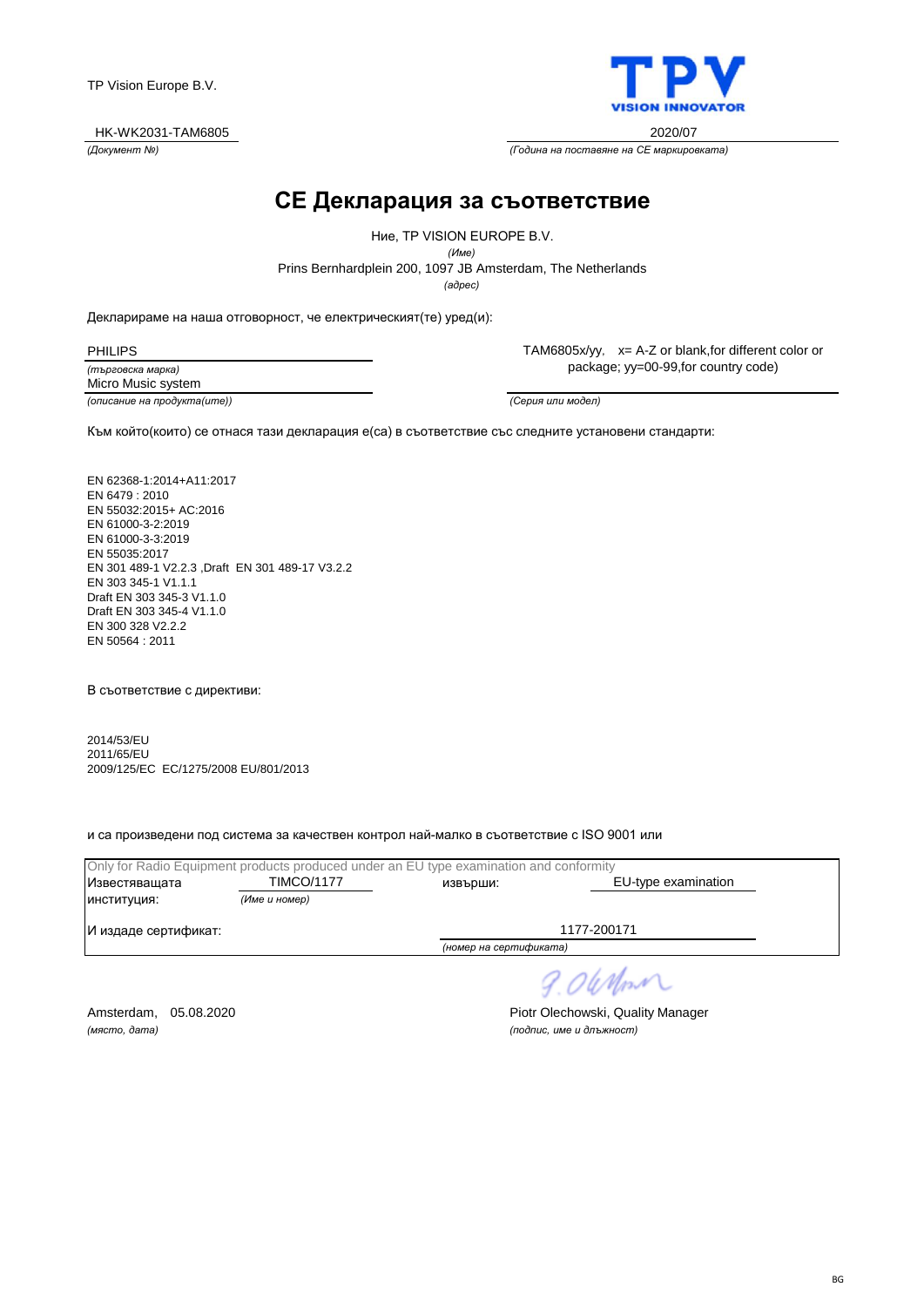$\mathsf{C}$ 

TP Vision Europe B.V.

*(Číslo zprávy) (Rok udělění známky CE)*

**Prohlášení o shodě v EU**

*(adresa)* Prins Bernhardplein 200, 1097 JB Amsterdam, The Netherlands My, TP VISION EUROPE B.V. *(Jméno)*

Prohlašujeme na svou odpovědnost, že elektrický výrobek:

*(značka)* Micro Music system TAM6805x/yy, x= A-Z or blank,for different color or package; yy=00-99,for country code)

*(popis výrobku) (Typ verze nebo model)*

na nějž se toto prohlášení vztahuje, je ve shodě s následujícími harmonizovanými normami:

EN 62368-1:2014+A11:2017 EN 6479 : 2010 EN 55032:2015+ AC:2016 EN 61000-3-2:2019 EN 61000-3-3:2019 EN 55035:2017 EN 301 489-1 V2.2.3 ,Draft EN 301 489-17 V3.2.2 EN 303 345-1 V1.1.1 Draft EN 303 345-3 V1.1.0 Draft EN 303 345-4 V1.1.0 EN 300 328 V2.2.2 EN 50564 : 2011

Následovaných ustanoveními Směrnic:

2014/53/EU 2011/65/EU 2009/125/EC EC/1275/2008 EU/801/2013

A jsou vyráběny v systému řízení kvality minimálně ve shodě s ISO 9001 nebo

|                     |                   | Only for Radio Equipment products produced under an EU type examination and conformity |                     |
|---------------------|-------------------|----------------------------------------------------------------------------------------|---------------------|
| Kompetentní orgán:  | <b>TIMCO/1177</b> | proved:                                                                                | EU-type examination |
|                     | (Název a číslo)   |                                                                                        |                     |
| a vydal certifikát: |                   |                                                                                        | 1177-200171         |
|                     |                   | (číslo certifikátu)                                                                    |                     |
|                     |                   |                                                                                        |                     |

9.06 Nm

*(místo, datum) (podpis, jméno a funkce)*

Amsterdam, 05.08.2020 **Piotr Olechowski, Quality Manager** 



HK-WK2031-TAM6805 2020/07

PHILIPS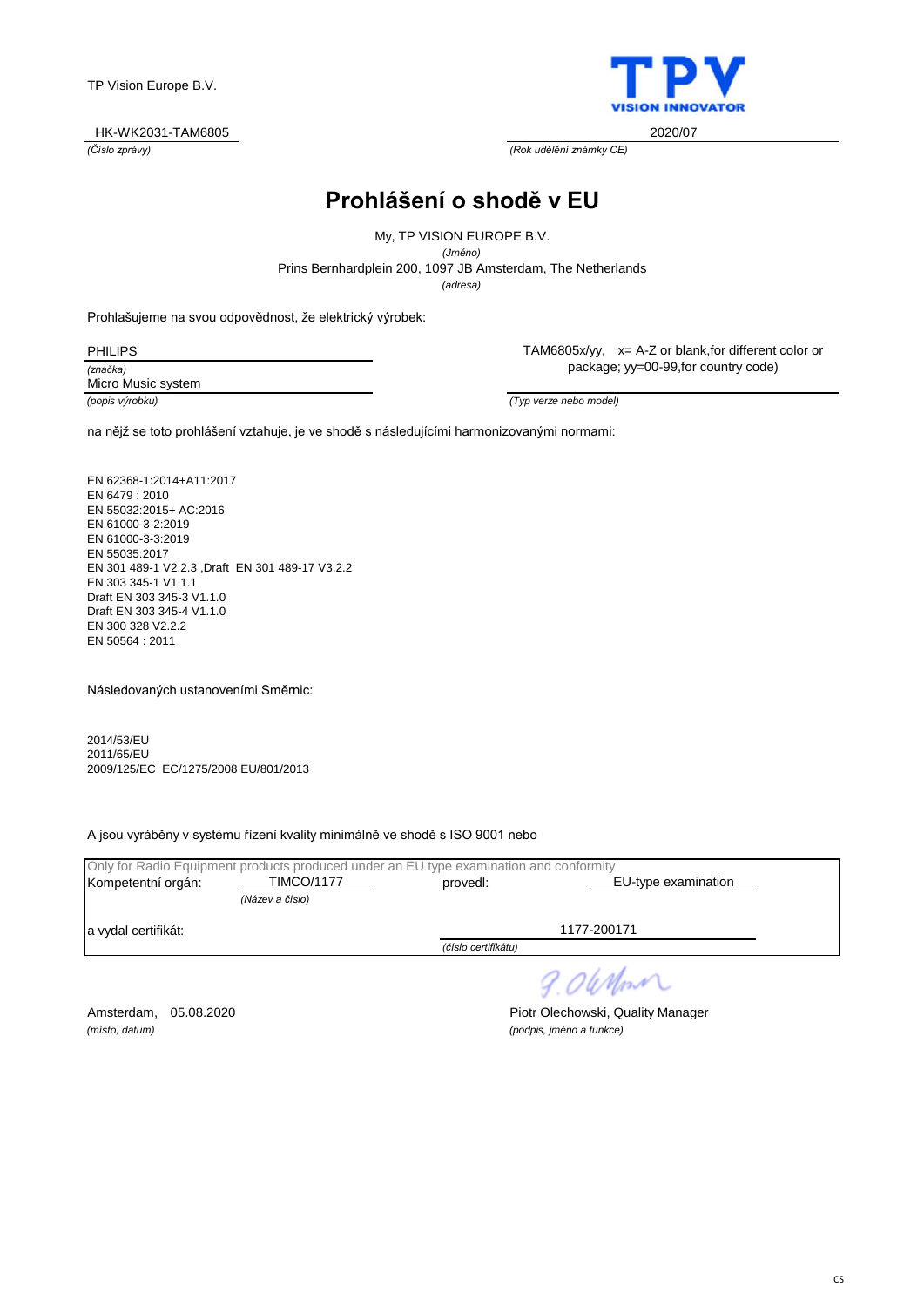

*(Broj izvještaja) (Godina ishođenja CE oznake)*

# **Izjava o sukladnosti**

*(Adresa)* Prins Bernhardplein 200, 1097 JB Amsterdam, The Netherlands Mi, TP VISION EUROPE B.V. *(Ime)*

Odgovorno izjavljujemo da je elektični uređaj(i):

PHILIPS

*(Naziv robne marke)* Micro Music system

TAM6805x/yy, x= A-Z or blank,for different color or package; yy=00-99,for country code)

*(opis proizvoda) (Tipska oznaka ili model)*

Na koje se ova izjava odnosi zadovoljava sljedeće usklađene norme:

EN 62368-1:2014+A11:2017 EN 6479 : 2010 EN 55032:2015+ AC:2016 EN 61000-3-2:2019 EN 61000-3-3:2019 EN 55035:2017 EN 301 489-1 V2.2.3 ,Draft EN 301 489-17 V3.2.2 EN 303 345-1 V1.1.1 Draft EN 303 345-3 V1.1.0 Draft EN 303 345-4 V1.1.0 EN 300 328 V2.2.2 EN 50564 : 2011

Slijedom odredbi:

2014/53/EU 2011/65/EU 2009/125/EC EC/1275/2008 EU/801/2013

najmanje u skladu sa normom ISO 9001 ili

|                      | Only for Radio Equipment products produced under an EU type examination and conformity |                |                     |
|----------------------|----------------------------------------------------------------------------------------|----------------|---------------------|
| Nadležno tijelon:    | <b>TIMCO/1177</b>                                                                      | Izveden:       | EU-type examination |
|                      | (Ime i broj)                                                                           |                |                     |
| l izdana je potvrda: |                                                                                        |                | 1177-200171         |
|                      |                                                                                        | (Broj potvrde) |                     |
|                      |                                                                                        |                |                     |

9.06 Nm

*(Mjesto ,datum) (Potpis,ime i radno mjesto)*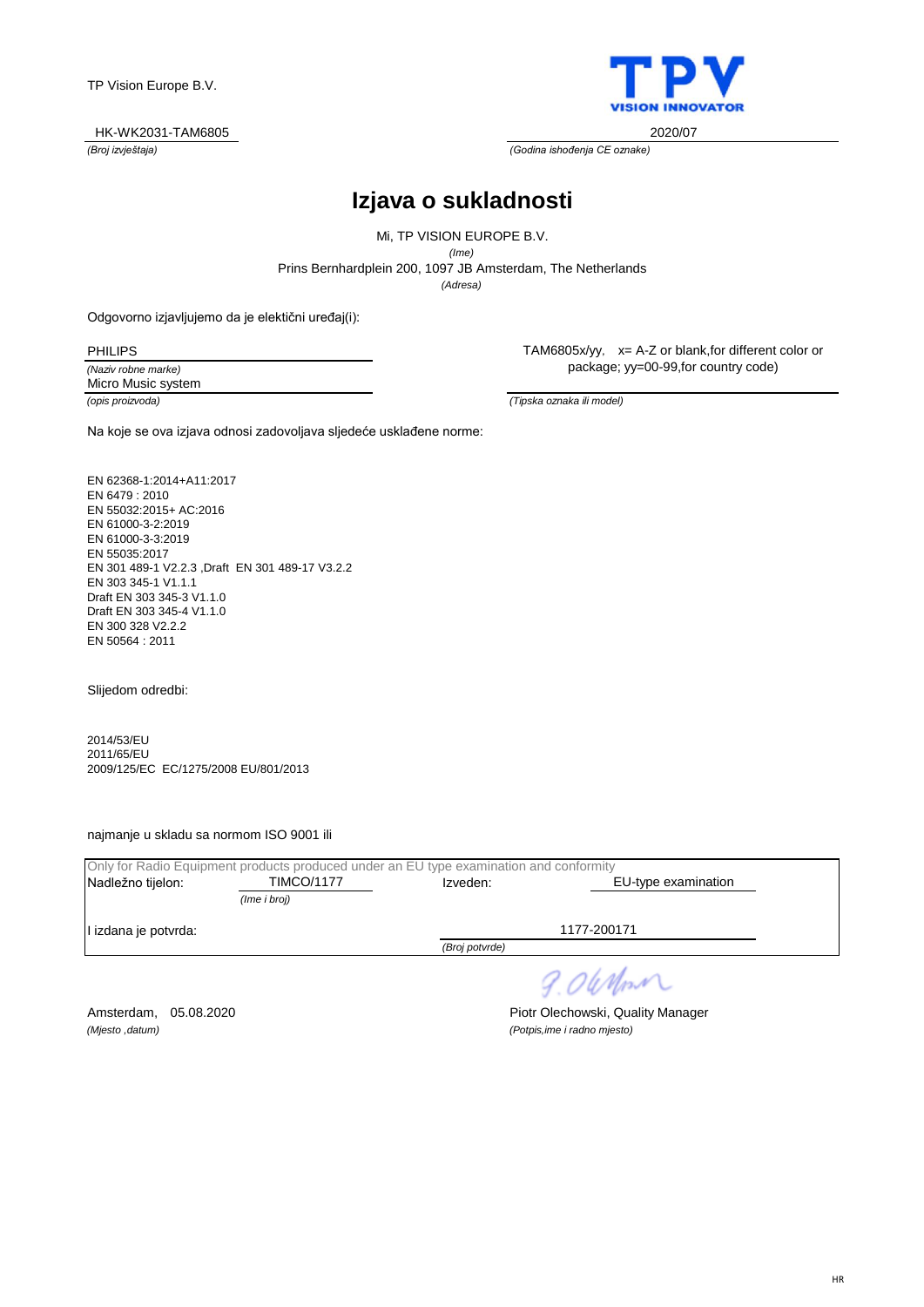

*(Številka poročila) (Leto namstitve CE znaka)*

# **Izjava o skladnosti**

*(Naslov)* Prins Bernhardplein 200, 1097 JB Amsterdam, The Netherlands Mi, TP VISION EUROPE B.V. *(Ime)*

S polno odgovornostjo izjavljamo:

*(Ime znamke)* PHILIPS

TAM6805x/yy, x= A-Z or blank,for different color or package; yy=00-99,for country code)

Micro Music system

*(Opis proizvoda) (Tip, verzija ali model)*

Na katerega se nanaša ta izjava je skladen z naslednjimi harmoniziranimi standardi:

EN 62368-1:2014+A11:2017 EN 6479 : 2010 EN 55032:2015+ AC:2016 EN 61000-3-2:2019 EN 61000-3-3:2019 EN 55035:2017 EN 301 489-1 V2.2.3 ,Draft EN 301 489-17 V3.2.2 EN 303 345-1 V1.1.1 Draft EN 303 345-3 V1.1.0 Draft EN 303 345-4 V1.1.0 EN 300 328 V2.2.2 EN 50564 : 2011

V skladu z naslednjimi odločbami:

2014/53/EU 2011/65/EU 2009/125/EC EC/1275/2008 EU/801/2013

In so proizvedeni v skladu s shemo kakovosti najmanj v skladu z ISO 9001 ali CENELEC stalnimi dokumenti

|                    | Only for Radio Equipment products produced under an EU type examination and conformity |                        |                     |
|--------------------|----------------------------------------------------------------------------------------|------------------------|---------------------|
| Priglašeno organ:  | <b>TIMCO/1177</b>                                                                      | Izvršeno:              | EU-type examination |
|                    | (Ime in številka)                                                                      |                        |                     |
| Izdaja certifikat: |                                                                                        |                        | 1177-200171         |
|                    |                                                                                        | (Številka certifikata) |                     |
|                    |                                                                                        |                        |                     |

9.06 Mon

*(Kraj, datum) (Podpis, Ime in funkcija)*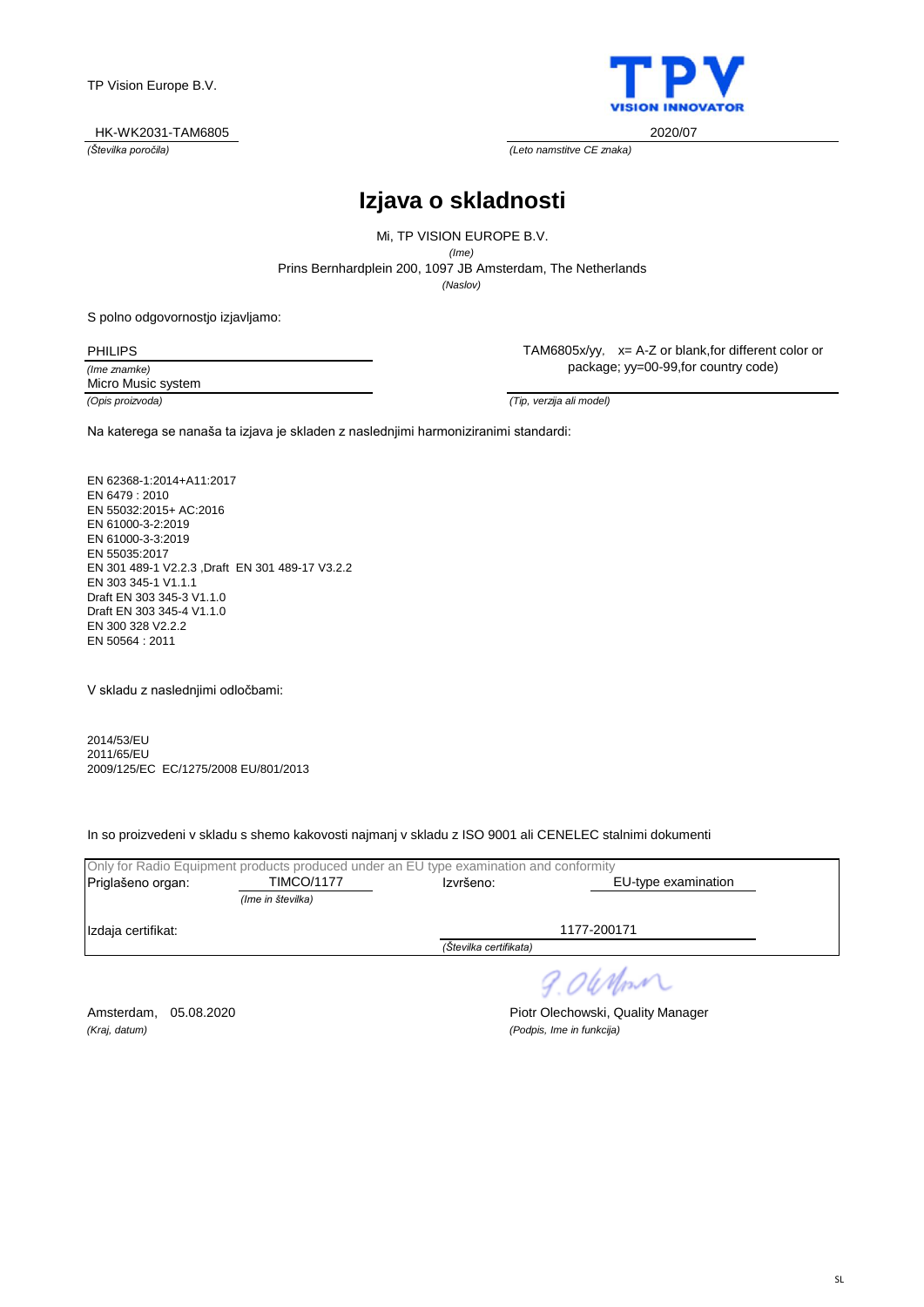

*(Č. dokumentu) (Rok, kedy bola CE značka pridelená)*

**EC Vyhlásenie o zhode**

*(adresa)* Prins Bernhardplein 200, 1097 JB Amsterdam, The Netherlands My, TP VISION EUROPE B.V. *(Názov spoločnosti)*

Prehlasujeme v našej zodpovednosti, že elektrický výrobok (výrobky):

| <b>PHILIPS</b>     |  |
|--------------------|--|
| (značka)           |  |
| Micro Music system |  |
|                    |  |

TAM6805x/yy, x= A-Z or blank,for different color or package; yy=00-99,for country code)

*(popis produktu) (Typ, verzia alebo model)*

Produkty, ktorých sa toto vyhlásenie týka, sú v súlade s nasledovnými harmonizovanými normami:

EN 62368-1:2014+A11:2017 EN 6479 : 2010 EN 55032:2015+ AC:2016 EN 61000-3-2:2019 EN 61000-3-3:2019 EN 55035:2017 EN 301 489-1 V2.2.3 ,Draft EN 301 489-17 V3.2.2 EN 303 345-1 V1.1.1 Draft EN 303 345-3 V1.1.0 Draft EN 303 345-4 V1.1.0 EN 300 328 V2.2.2 EN 50564 : 2011

V súlade s nasledovnými ustanoveniami:

2014/53/EU 2011/65/EU 2009/125/EC EC/1275/2008 EU/801/2013

A sú vyrobené podľa osnov kvality a prinajmenšom v súlade s ISO 9001 alebo CENELEC ustanoveniami

|                         |                   | Only for Radio Equipment products produced under an EU type examination and conformity |                     |
|-------------------------|-------------------|----------------------------------------------------------------------------------------|---------------------|
| Oboznámený orgán:       | <b>TIMCO/1177</b> | vykonané:                                                                              | EU-type examination |
|                         | (Názov a číslo)   |                                                                                        |                     |
| A vystavený certifikát: |                   |                                                                                        | 1177-200171         |
|                         |                   | (číslo certifikátu)                                                                    |                     |
|                         |                   |                                                                                        |                     |

9.06 Mon

*(miesto, dátum) (podpis, meno a funkcia)*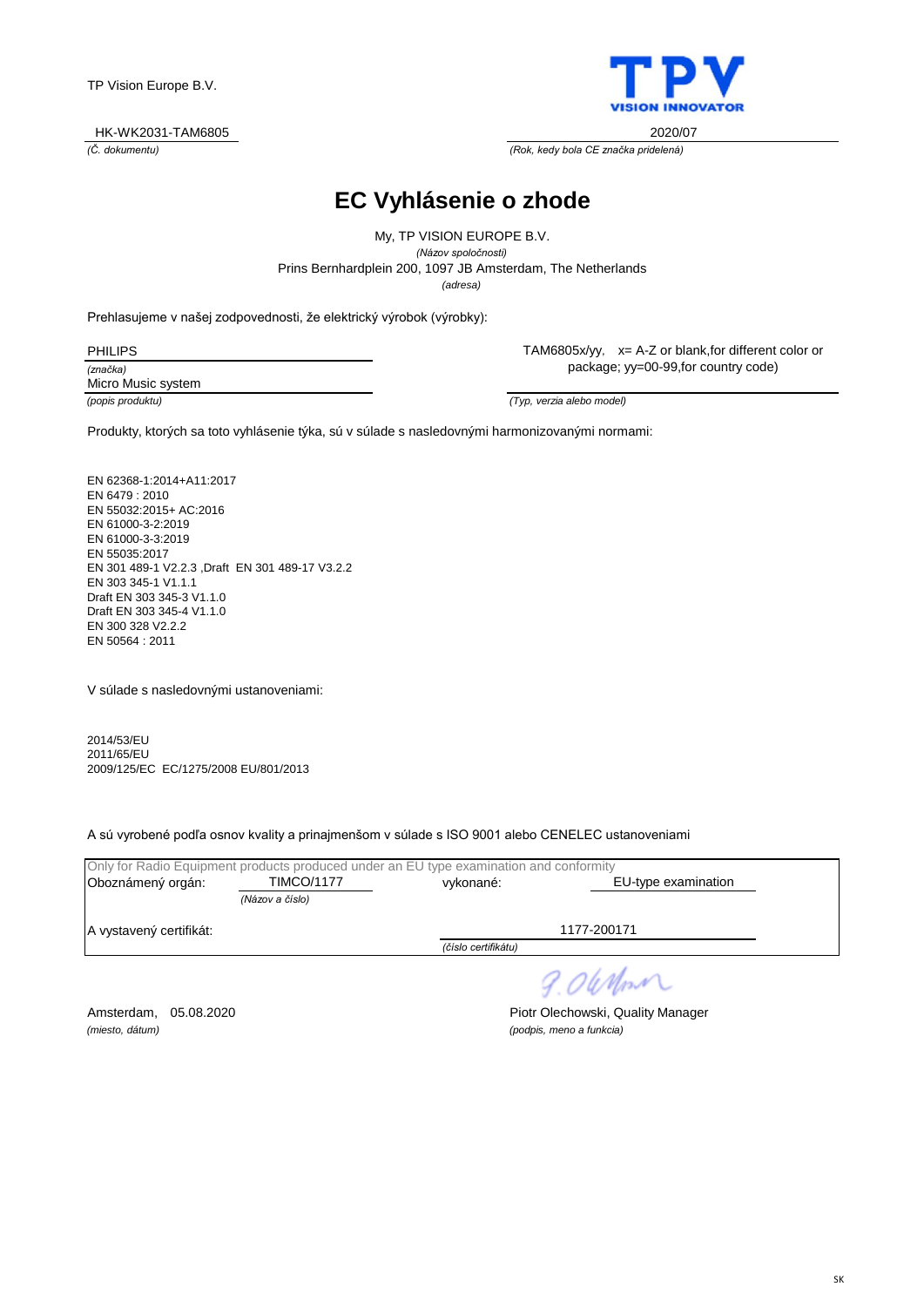

*(Ziņojums Nr) (Gads kurā CE zīme ieviesta)*

# **EC deklarācija atbilstība**

*(adresă)* Prins Bernhardplein 200, 1097 JB Amsterdam, The Netherlands Mēs, TP VISION EUROPE B.V. *(vārds)*

deklarēt zem vai atbildība ka, elektronisks produkts:

PHILIPS

*(fabrikas marka vārds) (produkta apraksts) (Tips, versija vai modelis)* Micro Music system

TAM6805x/yy, x= A-Z or blank,for different color or package; yy=00-99,for country code)

Kam ši deklarācija atbilst ir apliecināt ar sekojošiem saskaņotiem standartiem:

EN 62368-1:2014+A11:2017 EN 6479 : 2010 EN 55032:2015+ AC:2016 EN 61000-3-2:2019 EN 61000-3-3:2019 EN 55035:2017 EN 301 489-1 V2.2.3 ,Draft EN 301 489-17 V3.2.2 EN 303 345-1 V1.1.1 Draft EN 303 345-3 V1.1.0 Draft EN 303 345-4 V1.1.0 EN 300 328 V2.2.2 EN 50564 : 2011

Sekojot noteikumiem:

2014/53/EU 2011/65/EU 2009/125/EC EC/1275/2008 EU/801/2013

Tiek ražots zem kvalitātes sistēma kas ir apstiprināta ar ISO 9001 vai CENELEC pastāvošiem dokumentiem

| Only for Radio Equipment products produced under an EU type examination and conformity |                   |                      |                     |  |
|----------------------------------------------------------------------------------------|-------------------|----------------------|---------------------|--|
| Reģistrēta galvenā daļa:                                                               | <b>TIMCO/1177</b> | paveikts:            | EU-type examination |  |
|                                                                                        | (vārds un numurs) |                      |                     |  |
| Un izveido sertifikātu:                                                                |                   |                      | 1177-200171         |  |
|                                                                                        |                   | (sertifikāta numurs) |                     |  |
|                                                                                        |                   |                      |                     |  |

9.06 Nm

Amsterdam, 05.08.2020 **Piotr Olechowski, Quality Manager** *(vieta, datums) (parskts, vārds un amatpienākums)*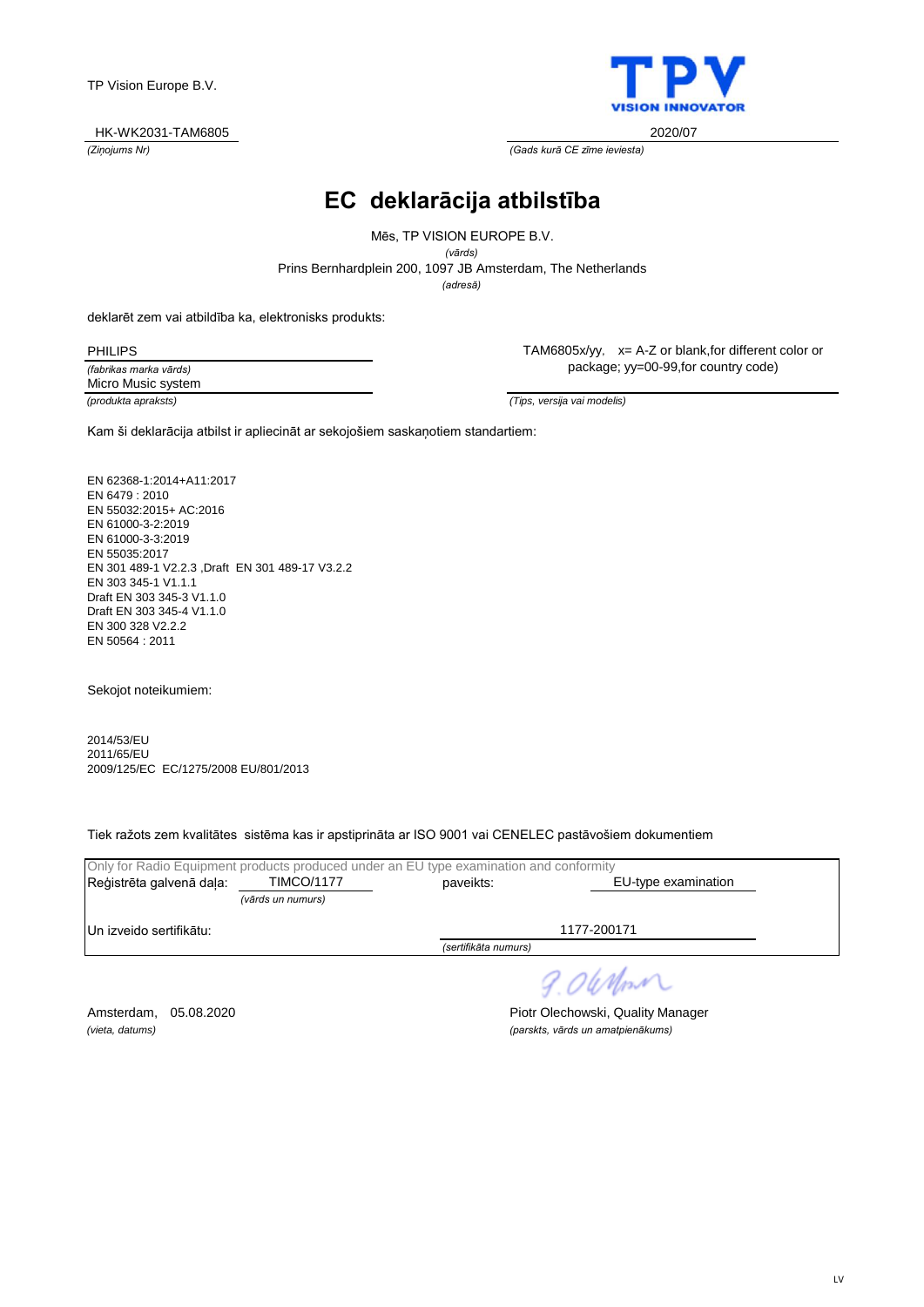LT

TP Vision Europe B.V.

*(Pranešimo Nr.) (Metai, kada CE patvirtino)* HK-WK2031-TAM6805 2020/07

**EC ATITIKTIES DEKLARACIJA**

*(adresas)* Prins Bernhardplein 200, 1097 JB Amsterdam, The Netherlands Mes, TP VISION EUROPE B.V. *(Pavadinimas)*

Deklaruojame, kad elektronikos gaminys (-iai):

PHILIPS

*(firmos ženklo pavadinimas) (gaminio aprašymas) (Tipas arba modelis)* Micro Music system

Pagal šią deklaraciją atitinka toliau nurodytus standartus:

EN 62368-1:2014+A11:2017 EN 6479 : 2010 EN 55032:2015+ AC:2016 EN 61000-3-2:2019 EN 61000-3-3:2019 EN 55035:2017 EN 301 489-1 V2.2.3 ,Draft EN 301 489-17 V3.2.2 EN 303 345-1 V1.1.1 Draft EN 303 345-3 V1.1.0 Draft EN 303 345-4 V1.1.0 EN 300 328 V2.2.2 EN 50564 : 2011

Atitinka tokias nuostatas:

2014/53/EU 2011/65/EU 2009/125/EC EC/1275/2008 EU/801/2013

Pagaminta atitinkant visus kokybės reikalavimus pagal ISO 9001 ar CENELEC nuolatinius dokumentus

|                         | Only for Radio Equipment products produced under an EU type examination and conformity |                       |                     |
|-------------------------|----------------------------------------------------------------------------------------|-----------------------|---------------------|
| Informuota istaiga:     | <b>TIMCO/1177</b>                                                                      | atlikta:              | EU-type examination |
|                         | (Pavadinimas ir numeris)                                                               |                       |                     |
| Sertifikatas išleistas: |                                                                                        |                       | 1177-200171         |
|                         |                                                                                        | (sertifikato numeris) |                     |
|                         |                                                                                        |                       | 9.0 When            |

Amsterdam, 05.08.2020 **Piotr Olechowski, Quality Manager** *(vieta, data) (parašas, vardas, pavardė ir pareigos)*

TAM6805x/yy, x= A-Z or blank,for different color or package; yy=00-99,for country code)